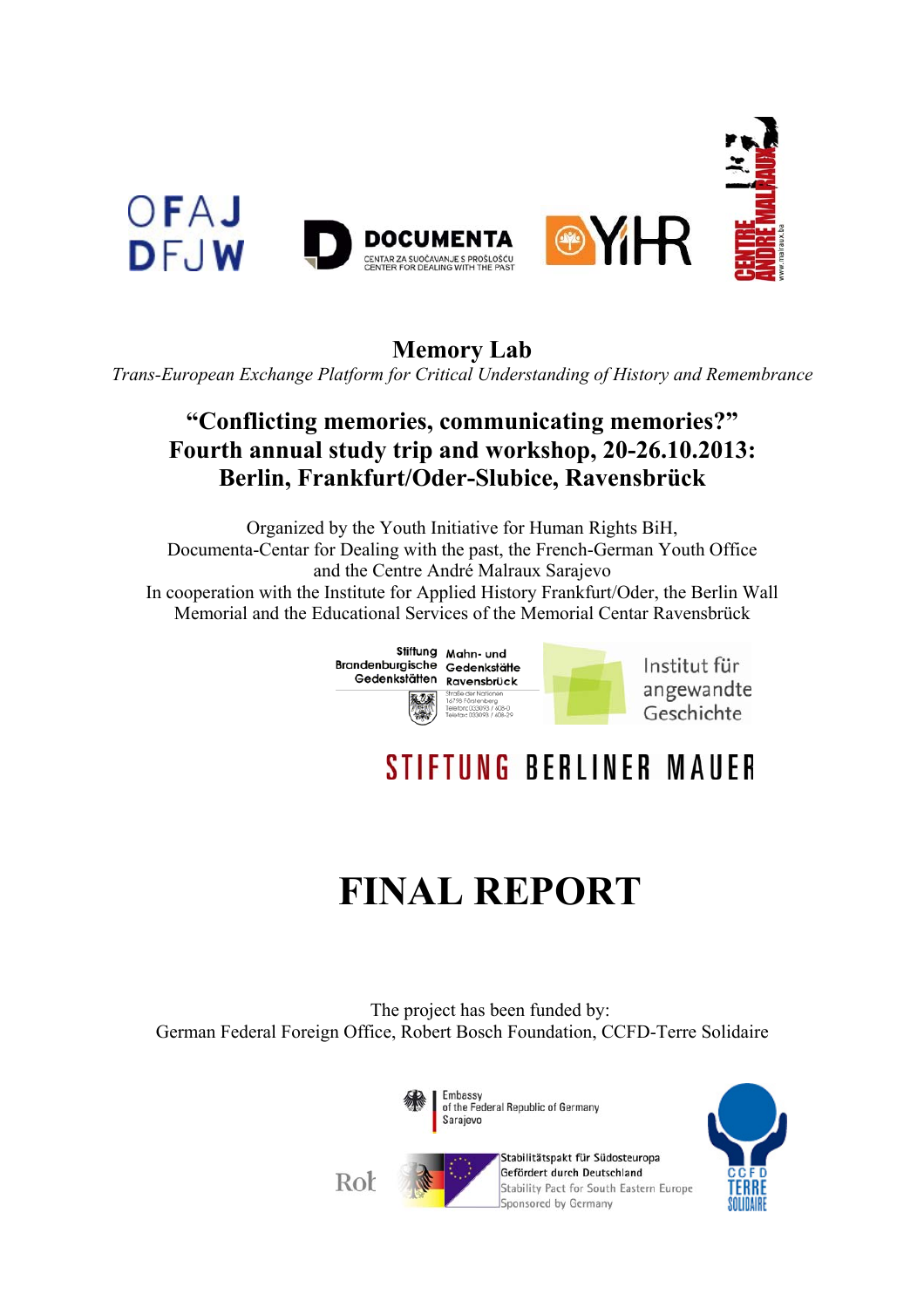### **Final Report**

- 1. General information on the organizers
- 2. Aims
- 3. Preparation
- 4. Implementation
	- 4.1. Project content and development
	- 4.2. Methods
	- 4.3. Participants
- 5. Evaluation by the participants
- 6. Suggestions for future study trips and workshops
- 7. Conclusions and future perspectives
- 8. Annexes:
	- Program
	- Participants list
	- Participants of the reception organized by "Memory Lab" in Berlin

#### **1. General information on the organizers**

**- Youth Initiative for Human Rights BiH**, Sarajevo: Objectives and activities: Advancing the participation of youth in democratization of society, strengthening rule of law in processes of facing the past and creating new progressive links in the post-war region of Ex-Yugoslav countries. Through trainings, study visits, workshops, conferences, street actions and development of educational material, YIHR BIH supports and encourages young people of BiH to promote social and political action related to issues relevant to young people. Such promotion includes advancement of the 1992-1995 BIH war remembrance culture, advocating for human rights protection, minority rights, and promotion of issues related to EU integration processes and democratisation of the Western Balkans region. In the field of dealing with the past, activities in the last years have for example been the "Srebrenica – Mapping Genocide" project and summer camps for young activists from the region in Kozarac.

**-** The **French-German Youth Office (FGYO)**, besides its experience in activities promoting intercultural learning and cooperation, is especially since the 1990s organizing and supporting activities in the field of memory work, not only between France and Germany, but also with third countries. Since 2000, in the framework of its South Eastern Europe Initiative, supported by the Ministries for Foreign Affairs of France and Germany, it contributes to create links between civil society actors from France and Germany and the Western Balkans, including a specific work on memory sites and reconciliation linked with French-German experiences since 1945.

- **Documenta – Center for Dealing with the Past** aims to develop social and individual processes of dealing with the past in order to build sustainable peace in Croatia and wider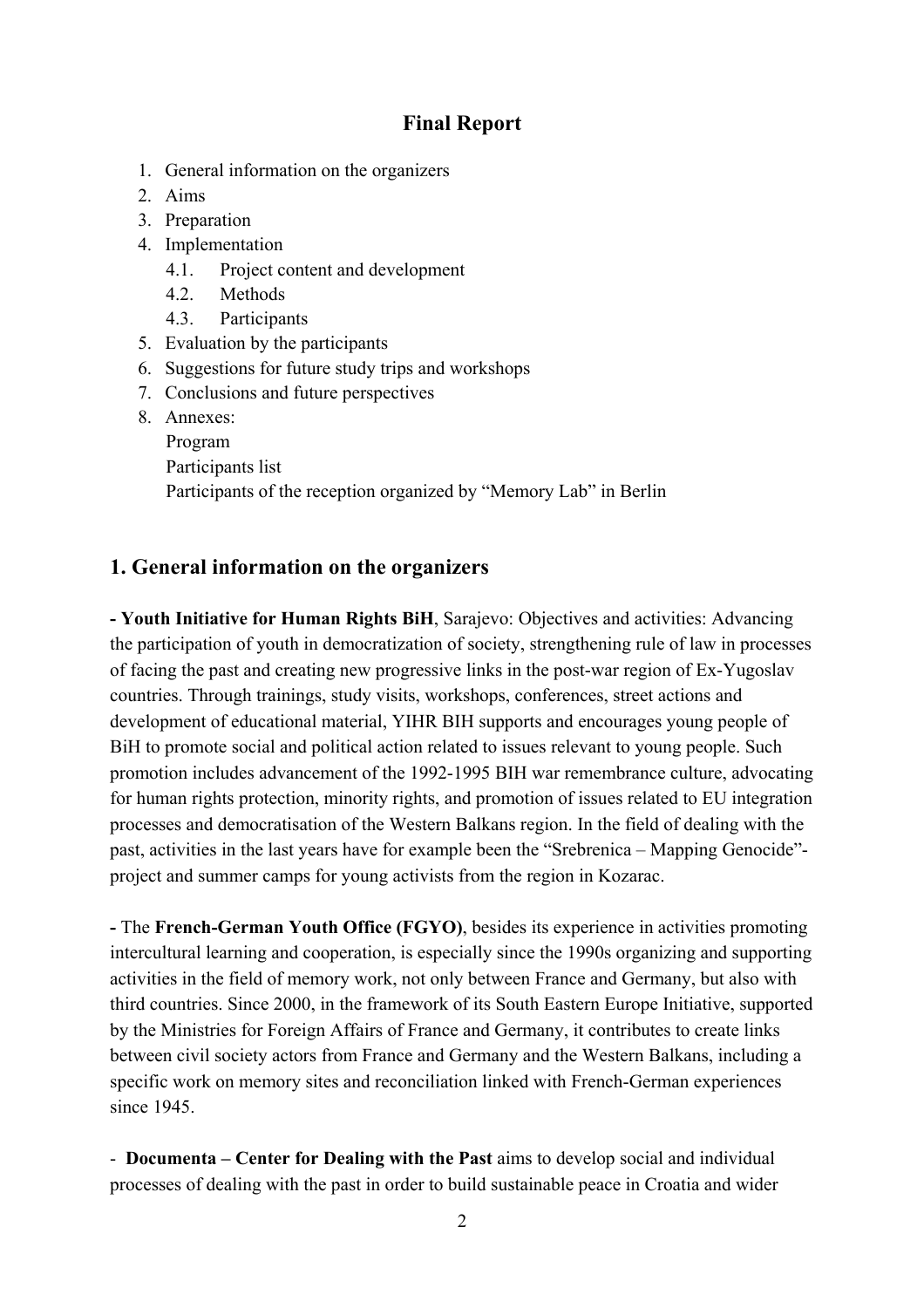region through deepening of public dialogue and initiating debate on public policies which stimulate dealing with the past, gathering and publishing documentation and research of war incidents and their assumptions, war crimes and violations of human rights as well as monitoring judicial processes at a local and regional level. Among other activities, *Documenta* is regularly organizing educational study trips to sites of memory related to the 1941-1945 period in Croatia, Bosnia and Serbia.

- For the **Centre Malraux Sarajevo**, created as French NGO in Sarajevo in 1994/5 as a concrete sign of European solidarity with the inhabitants of the besieged city, memory work is an integral part of its cultural activities aiming to create links between Bosnia and Herzegovina and the rest of Europe. The Centre Malraux is especially cooperating with Memorials in France, as the Memorial Centar of Oradour and the Mémorial de la Shoah in Paris, and has for example organized, together with the Jewish Community BiH and the Mémorial de la Shoah, in 2013 in Paris a training seminar on Holocaust education for history teachers from Sarajevo.

- The **Berlin Wall Memorial** was created after Berlin's city government adopted in 2006 a decentralized plan to commemorate the history of the Berlin Wall and the city's post-war division. As an integral plan of this decentralized concept, the Berlin Wall foundation was established in September of 2008. Upon completion, the facilities, situated in the midst of the Wall's former death strip, will encompass circa 4,4 hectares. The Berlin Wall Foundation runs the National Monument dedicated to the memory of the of the divided city and the victims of Communist tyranny, the Open-Air-Exhibition with the Window of Remembrance on the former border strip along Bernauer Strasse and the adjacent Documentation and Visitors Centre.

- Operating at the German-Polish border, the **Institute for Applied History** in Frankfurt/Oder fosters exchange on historical perceptions in Europe. It conducts projects and research addressing sensitive issues of memory culture with a particular emphasis on regions shaped by borders. The Institute for Applied History was established in 2005 as a non-governmental organisation by researchers and alumni of the European University "Viadrina". The work of the Institute is divided into three areas: 1) Analysis of European Remembrance 2) Polish-German trans-border region 3) didactics of intercultural historical education.

- The **Ravensbrück Memorial Site** is the memorial site on the historical grounds of the Ravensbrück Concentration Camp complex, internationally known as the former Women's Concentration Camp (approx. 130,000 prisoners). The memorial site, as part of the (statesponsored) Brandenburg Foundation of Memorials (Stiftung Brandenburgische Gedenkstätten) provides all kinds of museum's, scholarly and educational activities. Educational activities include guided tours, international youth meetings at the "International Youth Meeting Centre" and European Summer-University (annually). The Memorial Site is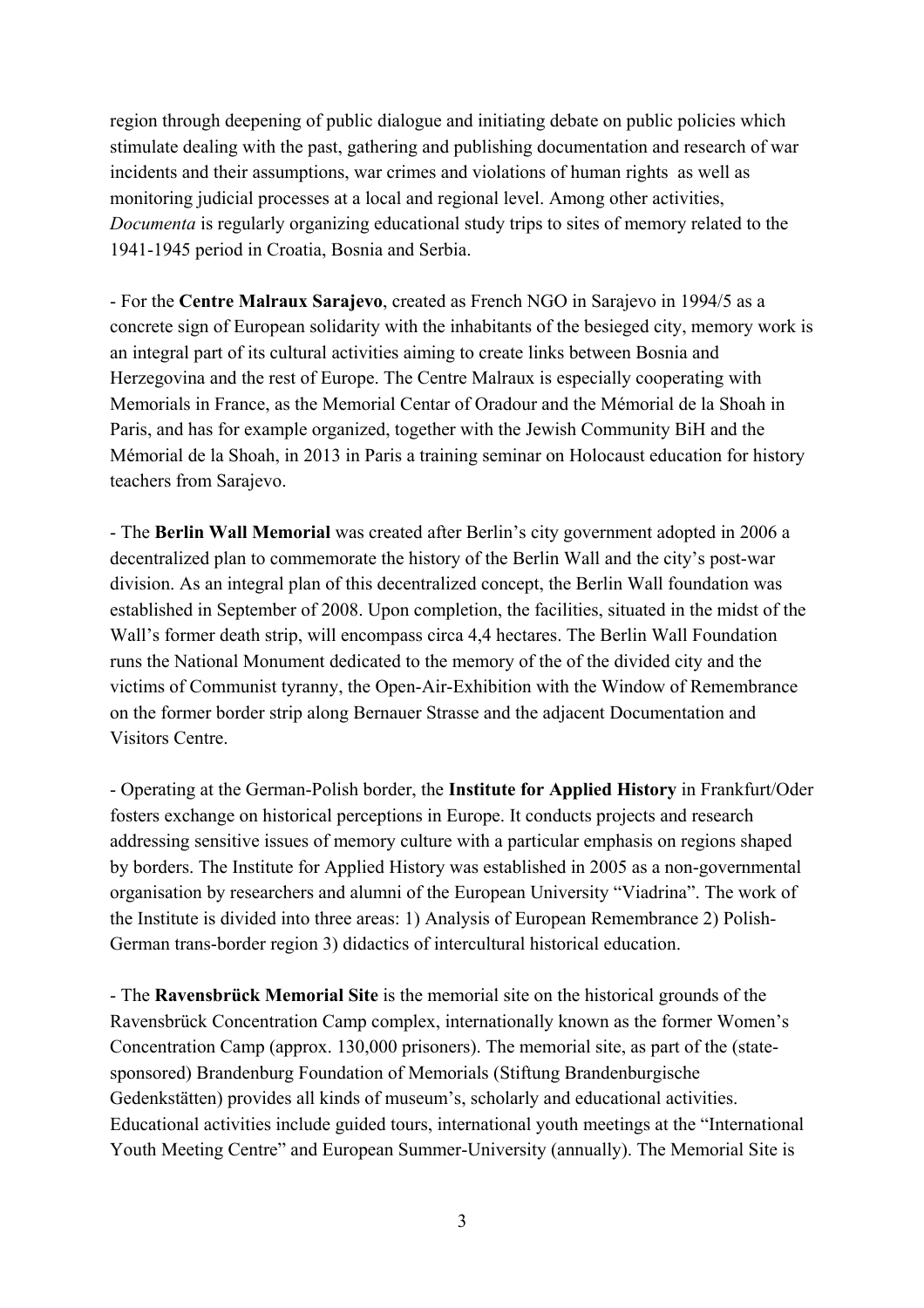member of ICOM MEMO, participating in national and international projects, and organizing teacher-trainings for e.g. Dutch, Hungarian, Polish, Czech and US-American teachers.

The team:

- Tamara Banjeglav, project coordinator at Documenta Centar for Dealing with the past
- Dr. Matthias Heyl, Head of the Educational Services at the Ravensbrück Memorial **Site**
- Alma Mašić, director of the Youth Initiative for Human Rights BiH
- Dr. Nicolas Moll, historian and consultant for the Centre Malraux Sarajevo
- Frank Morawietz, special coordinator of the FGYO for South Eastern Europe
- Juliane Tomann, Project manager at the Institute for Applied History

## **2. Aims**

General aims of the platform "Memory Lab":

The trans-European exchange platform "Memory Lab", created in 2010/2011 under the name "Dealing with difficult pasts in Western Europe and the Western Balkans", brings together organizations, institutions and persons working on memory sites and remembrance education in the Western Balkans and in Western/Central Europe, and promotes thereby exchange, cooperation and critical understanding of remembrance and history in Europe. In this framework, the annual study trips and workshops are particular important occasions for mutual learning through the sharing of experiences and practices. The platform and the annual meetings aim to overcome existing gaps of knowledge, to strengthen constructive dealingwith-the-past-approaches as means for sustainable peace- and democracy-building, and to contribute to cooperation and understanding processes within South Eastern Europe and Europe in general and to the integration of the countries of the former Yugoslavia into a shared European civil society and memory space.

Specific aims of the study trip and workshop 2013 :

- ‐ To explore the topic of conflicting memories in Germany (Third Reich/GDR, victims /perpetrators, victims/victims, Poland/Germany, FRG/GDR) and the challenges of memorialization linked to these conflicting memories
- ‐ To connect the experiences from Germany with the situations and remembrance work in the countries of the former Yugoslavia and in the other represented countries
- ‐ To deepen contacts and cooperation and to provide a space to develop future activities between the participants of the platform

## **3. Preparation**

In January 2013 we organized a meeting in Berlin in order to work on the future development of the platform in general and to prepare the study visit and workshop in Germany in October 2013. The decision to organize this fourth annual workshop and study trip in Germany had been taken during the previous workshop in France in october 2012. As we had been in Bosnia and Herzegovina and Croatia in 2010 and 2011, and in France in 2012, it seemed appropriated and logical to continue our trans-European exploration in Germany, and several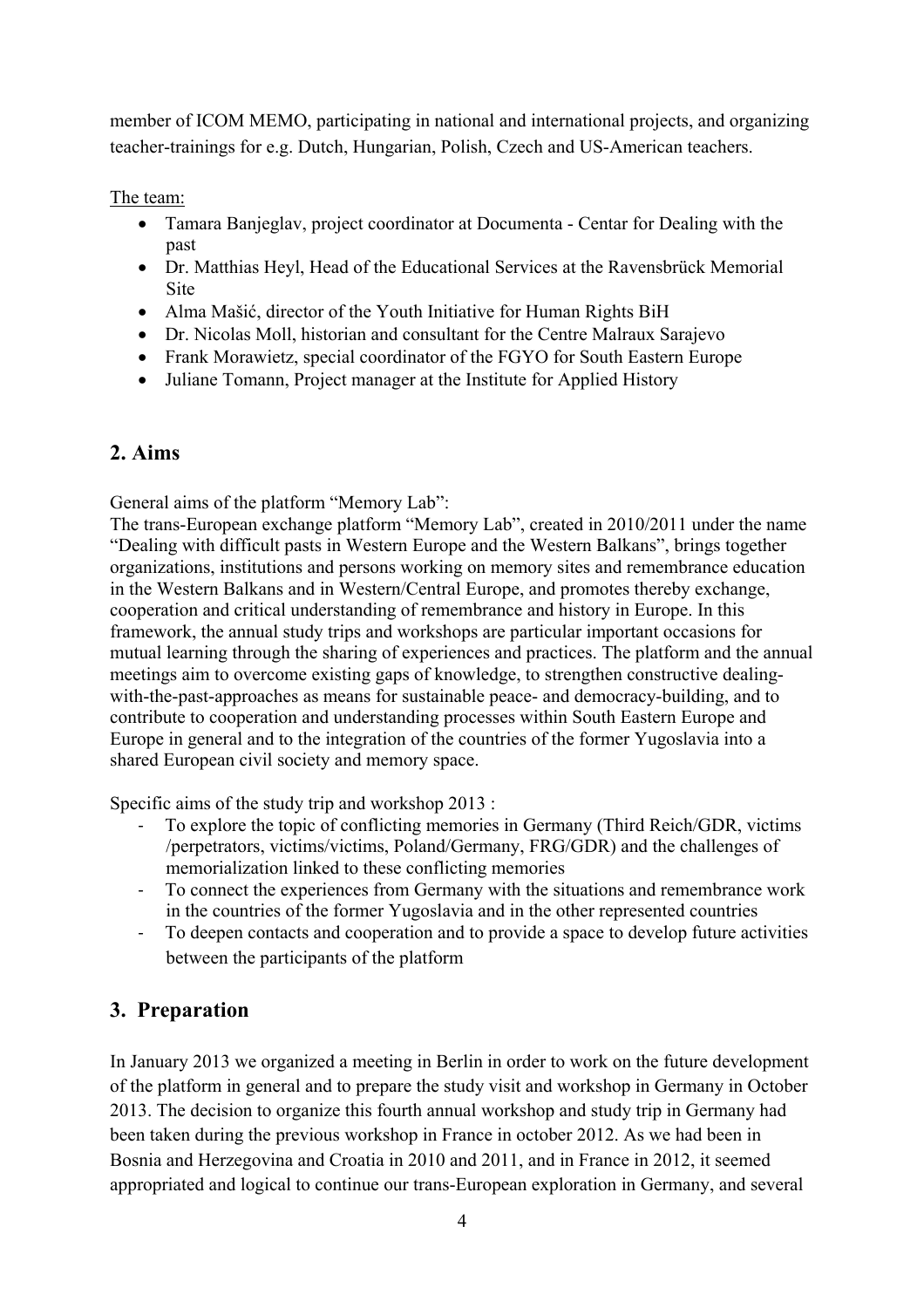of our partners, the Institute for Applied History in Frankfurt/Oder, the Berlin Wall Memorial and the Ravensbrück Memorial had notified their interest and will to get actively involved in the organization.

During this meeting, we also decided to rename our platform. Until now the platform was called "Dealing with difficult pasts in Western Europe and the Western Balkans – Transeuropean exchange platform". We chose as new name "Memory Lab", with the subtitle "Trans-European Exchange Platform on History and Remembrance". We also decided to develop, until the end of the year, a website which will present the platform, its activities and the participating persons and organizations and through which we will increase the visibility of Memory Lab.

For the preparation of the program of the fourth annual study trip and workshop, we first took into account the evaluations of 2012. As the general feedback had been very positive, we decided to keep the main structure in the form of a two-days-study trip followed by a threedays-workshop. In the same time, on the basis of the previous experiences, we decided to include some time of reflection already during the study trip and also to try to make the general program a bit less dense. We decided also to experience a new approach for the workshop: Instead to organize overview-lectures about the memory-situation of the country at the beginning of the workshop as we had done in the years before, we chose this time a more inductive approach: The participants should first experience, by different means, the memory site where we would stay, and then from the impressions and experiences of this exploration and the one from the study trip, we would develop together general conclusions about the situation in the visited country.

Concerning the sites of our study trip and workshop, we wanted to propose to the participants a certain diversity which would allow them to explore different layers of German history and different approaches of memorialization in Germany. We decided not to put the focus on Berlin, as Berlin is the most visited spot in Germany in general, also when it comes to study trips about memorialization. We wanted to give the participants the opportunity to explore also towns and sites which are not so known and which they will have less occasions to discover during a normal trip. We decided to organize the three-days-workshop in Ravensbrück, mainly for three reasons: 1) The site of Ravensbrück, which was the biggest women's concentration camp during the Third Reich, is less known than other former concentration camps as Buchenwald or Dachau. 2) The Ravenbrück Memorial proposes a very rich set of different exhibitions and memorialization approaches, and is one of the rare Memorials in Germany which specifically explores the topic of perpetrators. The site has also gone through different transformations from the Third Reich through the GDR until today. 3) The accommodation is part of the Memorial site – the Youth Hostel Ravensbrück is situated in the renovated houses of the former SS-guards -, what presents an unique possibility to experience and explore in depth such a site and in the same time to reflect the challenges linked to such a situation. - Staying for the workshop in Ravensbrück, we decided to split the study trip between Berlin and Frankfurt/Oder and Slubice. For Berlin, we decided to put a specific focus on sites linked to the history of the GDR, and, concerning the Third Reich, we chose with the Rosenthaler Strasse 39 a site which is less known than the big Memorials of Berlin. We also opted for Frankfurt/Oder and Slubice, on the one hand because this place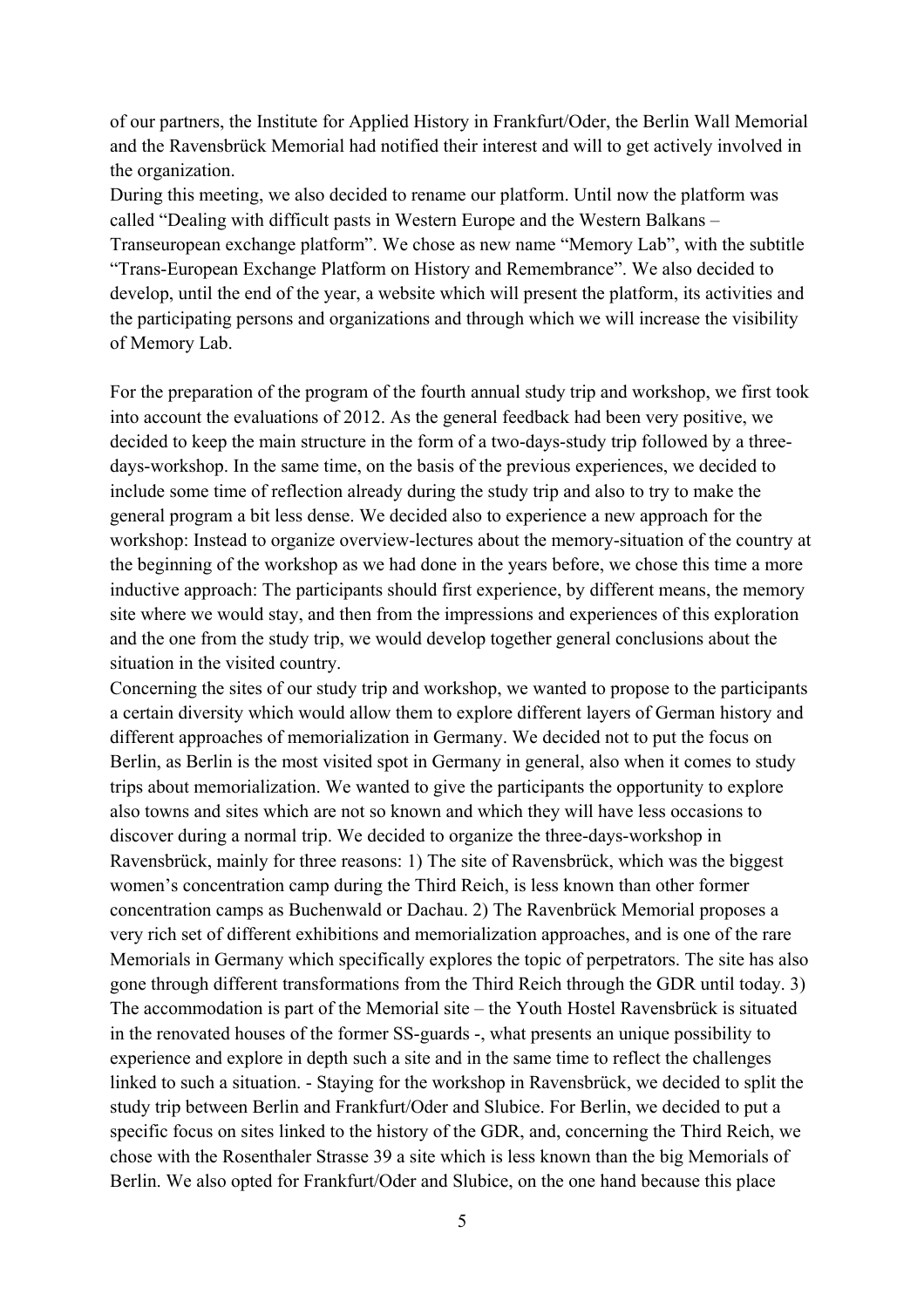appears as not so spectacular concerning memorialization as sites like Ravensbrück or Berlin, and on the other hand because of its situation on the German-Polish border in order to explore the possibilities and difficulties of cross-border cooperation related to memory-topics. Around the visits, explorations and discussions on memorialization, we decided also to include in the program several "institutional" moments dedicated to the development of Memory Lab:

- ‐ A reception in Berlin to which we would invite different organizations from Berlin in order to allow exchange and networking and to make Memory Lab more known.
- ‐ A discussion within the group in Ravensbrück about the future evolution of Memory Lab
- ‐ A time in Ravensbrück as opportunity for the participants to discuss and develop common activities and projects for the future

## **4. Implementation**

#### **4.1. Project content and development**

The participants arrived the 20<sup>th</sup> October in **Berlin**, and we could start as planned our official program of visits in the morning of the 21th October. We first went to the Berlin-Hohenschönhausen Memorial, established in the former Stasi prison, where our group was guided by two former detainees. We then went to the Rosenthaler-Strasse 39 in Berlin-Mitte, where different memory sites and institutions are gathered: We visited the Anne Frank Centar, where the group was received by Veronika Nahm who presented the activities of the Centar especially in the educational field, and then went to the Museum "Otto Weidt Workshop for the Blind" dedicated to Otto Weidt who helped persecuted Jews during the National Socialist dictatorship. We then went to the Berlin Wall Memorial in Bernauer Strasse, where Gunter Schlusche, architect in chief of the Memorial, guided the group through different parts of the open-air Memorial. After the visit, the group gathered in the Documentation Centar of the Museum, in order to discuss with Günter Schlusche the questions which had been provoked by the visit.

The first day ended with a reception in the French-German Youth Office, to which Memory Lab had invited persons from different organizations in Berlin dealing with memory work and/or South Eastern Europe. Welcome words by Dr. Markus Ingenlath, General Secretary of the FGYO, and Alma Masic, director of the YIHR BiH, were followed by a power-pointpresentation about Memory Lab with examples of activities from the last years, and after this the guests and the participants of group gathered in an informal way around a buffet. Persons representing the following had been invited and participated at the reception: Berghof Foundation, SWP , Robert Bosch Foundation, GIZ, Friedrich-Ebert-Foundation, Heinrich-Böll-Foundation, German Historical Museum, Traduki, Goethe Institut, German Foreign Office, University Halle, Deutsche Welle, Genshagen Foundation. *For the list of names of the guests, see annex 3*.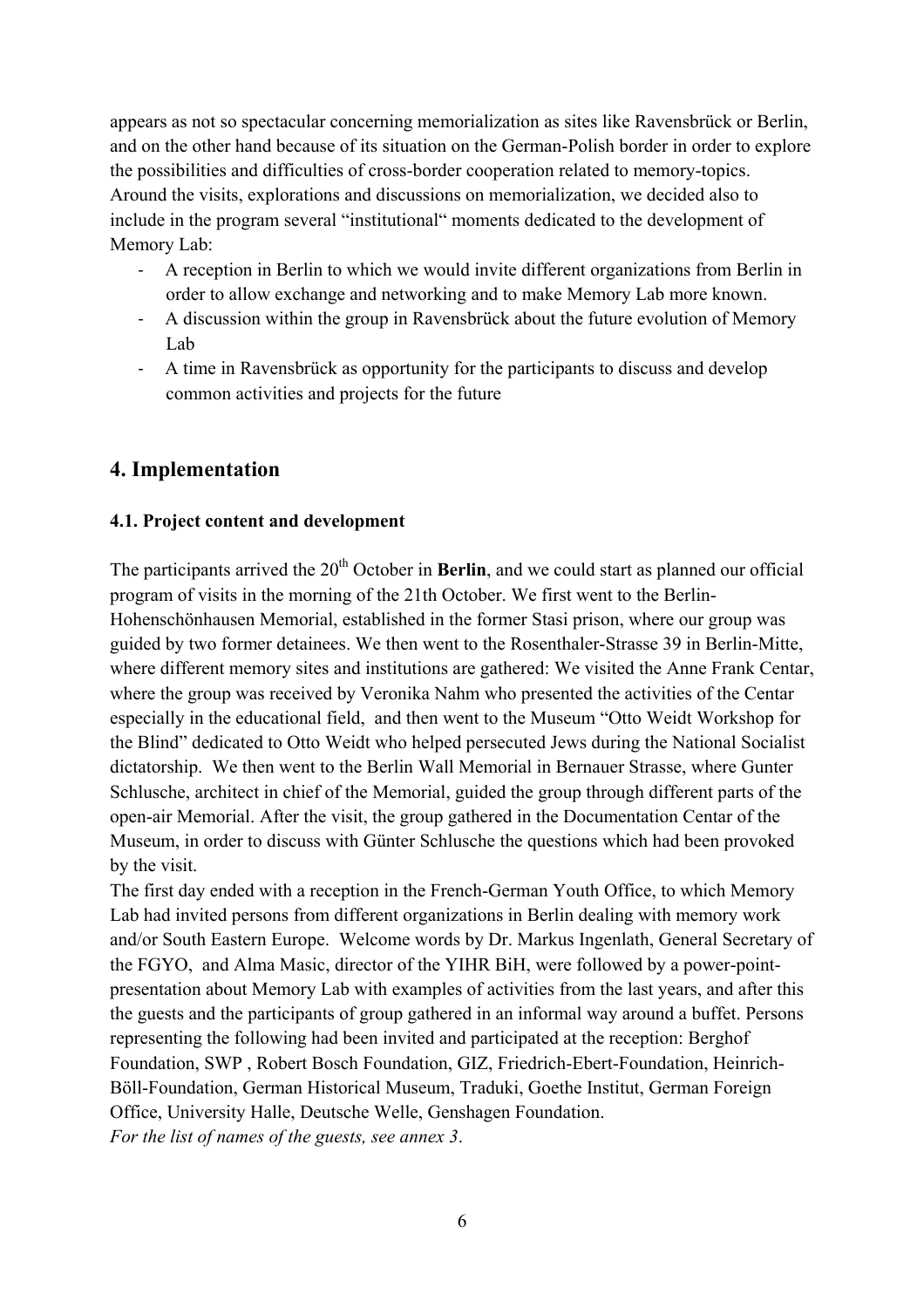The next day, October, 22, we went by bus to **Frankfurt/Oder**. In the Viadrina- University, the historian Jan Musekamp gave us an overview about the history of Frankfurt/Oder and **Slubice** in the context of the German-Polish relations. We then had a guided visit of the centar of Frankfurt/Oder, with Juliane Tomann and Jacqueline Niesser from the Institute for Applied History, which ended in Slubice, on the Polish side of the river Oder. In the afternoon, three thematic explorations were proposed, guided by persons from the Institute for Applied History :

- 1. The Jewish heritage in Frankfurt/Oder and Slubice.
- 2. Cultural cooperation between Frankfurt/Oder and Slubice.
- 3. Education and History in Frankfurt/Oder and Slubice,

Originally, a fourth group had been foreseen, on the topic "The Communist heritage of Frankfurt/Oder and Slubice", but the guide had to cancel because of health issues. After the parallel explorations, the three groups gathered again in order to present and discuss the results of the explorations within a plenary session in the "Collegium Polonicum" in Slubice.

In the evening, we drove by bus from Frankfurt/Oder to the Memorial Site of **Ravensbrück** where we stayed and were also accommodated for the next three days. The workshop in Ravensbrück started the 23<sup>rd</sup> October with a general presentation of the Ravensbrück Memorial by Dr. Matthias Heyl, head of the Educational Services. Then started the exploration of the Memorial site, which took place in several steps: First, the participants were invited to discover different parts of the Memorial Site individually or in small groups, but without a guide. In a second step, employees of the Memorial joined the participants in order to answer their questions and give additional explanations. In a third step, the group went to the former *Komandantur*-building where a new permanent exhibition had been recently opened: There, Matthias Heyl first gave a general overview about the exhibition, and then invited the participants to discover the exhibition by their own, and, while doing so, to reflect the question "With which groups represented in this exhibition can I identify myself?". Finally, the participants gathered in different small groups to discuss the question of the personal identification in relation with the different social and national groups represented in the exhibition. The first day ended with the screening of the documentary movie "What remains": The film tells the story of two women, one was a detainee in Ravensbrück and the other a SS-guard there, and shows how their families are today coping with this legacy.

We started the second day of the workshop by collecting topics in relation with what the participants had discovered the previous day in the Memorial site and which they would like to deepen in working groups. Three main topics emerged which were then discussed in parallel working groups:

- ‐ Educational and methodological approaches, with three specific topics: How to articulate the relation between esthetics and horror? How to apply the "do not harm" principle in memory work? How to link memory and present?
- ‐ The representation of perpetrators in memory sites and the relation between memory sites and their surrounding
- ‐ How to deal with changes of political systems? What influence do they have on the evolution of memory sites and memory work?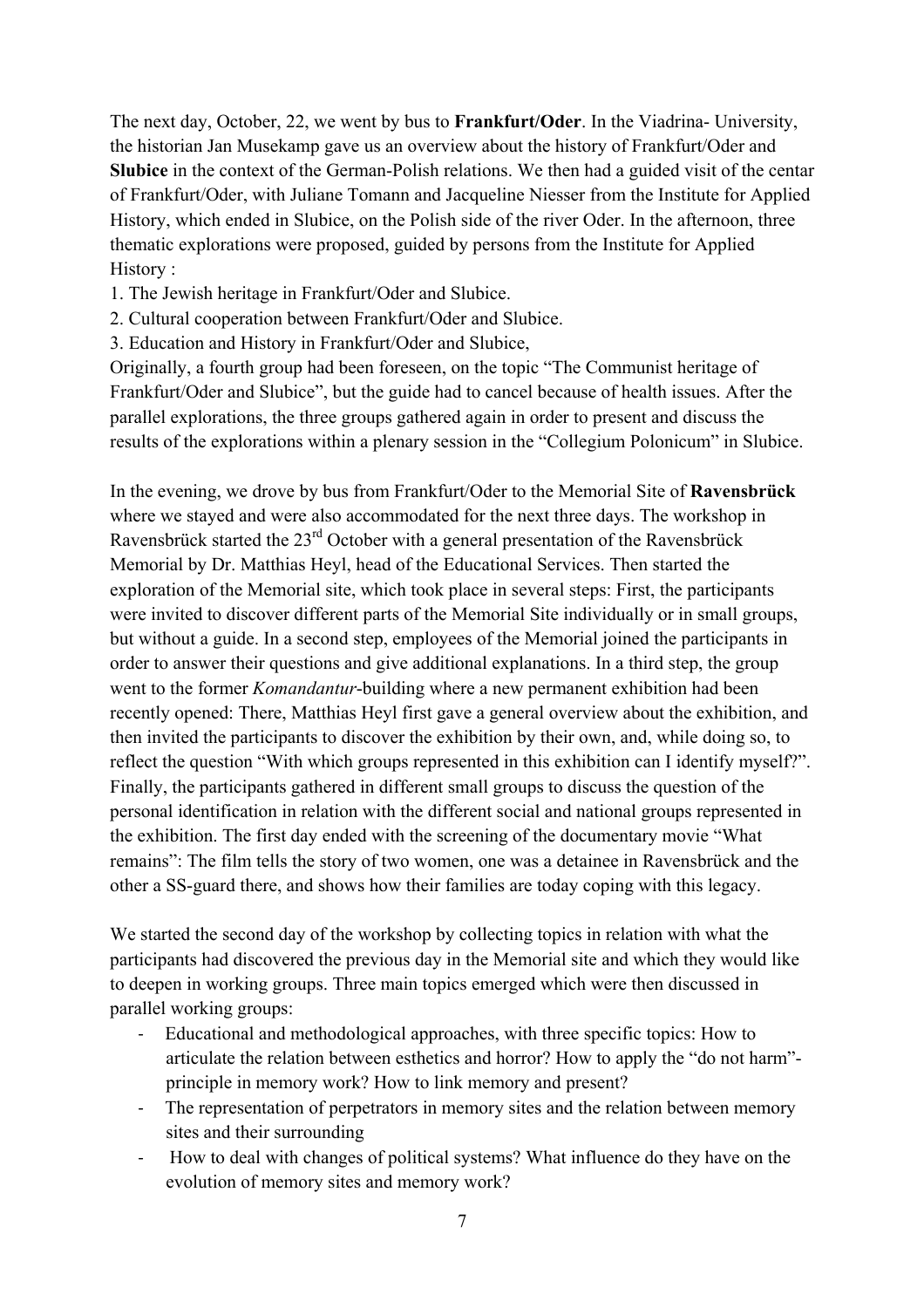Each of these groups discussed their topic along the following three questions: What challenges does this topic present to memorialization processes? Related to this topic, how is the situation in our different countries? From what we see in Ravensbrück: what is transferable to our countries? At the end of the morning, the groups gathered again in plenary and presented the results of their discussions.

Originally, we had planned to continue this discussion in the afternoon, but we decided to modify the program, on the one hand because many participants had said that they didn't have the time to discover all parts of the Memorial site the previous day, and on the other hand because we realized that we needed a more formal opportunity to mingle more the new and the "old" participants. Therefore, in the beginning of the afternoon, we first organized an interactive exercice where participants presented each other their biography and work. After this, Matthias Heyl guided the group to the parts of the site which most of the persons hadn't explored yet: the former part of the camp which had been used by Siemens for slave labor and which is currently not open to the public, and also the two exhibitions about the female SSguards and the male SS-officers which are placed in two former living houses of the SSguards. At the end of the afternoon, we continued the program as it had been originally foreseen: Given the fact that we were now since two days not only visiting, but living in former concentration camp, we gave the participants the opportunity to exchange and discuss, in small groups, about this unusual experience.

The third day of the workshop, the  $25<sup>th</sup>$  October, was in a first step the opportunity to draw conclusions from all what we had seen in Berlin, Frankfurt/Oder-Slubice and Ravensbrück and to compare it with the situation in other countries represented in the group. Therefore, in parallel working groups, the participants discussed the following two questions: What is specific to Germany regarding memorialization processes? And what are similiarities and differences with our other countries? After this, we gathered again in plenary and the working groups presented the results of their discussions. – The last working day was also the opportunity to switch to a more institutional discussion about "Memory Lab" and its future evolution: We especially presented and discussed the idea and structure of the planned "Memory lab"-website, and also talked about the organization of the workshop and study trip in 2014: As we had been now two years in Western/Central Europe, we decided that we would move back to South Eastern Europe, and chose Kosovo and Macedonia for next year, also because the monumental and controversial project "Skopje 2014" will be completed next year. We then gave the participants the possibility to gather in small groups in order to discuss about projects and activities they would like to develop and implement in the future. Four parallel groups worked on the following projects:

- ‐ A French-German-Croatian-Bosnian exchange project with history teachers from the four countries on the topic "How to teach wars in schools"?, to be started in 2014, in the framework of the  $100<sup>th</sup>$  anniversary of the beginning of the First World war
- ‐ "Memory Lab Junior": a project with visits of memory sites gathering high school students from Bosnia and Herzegovina, Serbia, France and Germany, to be started in 2014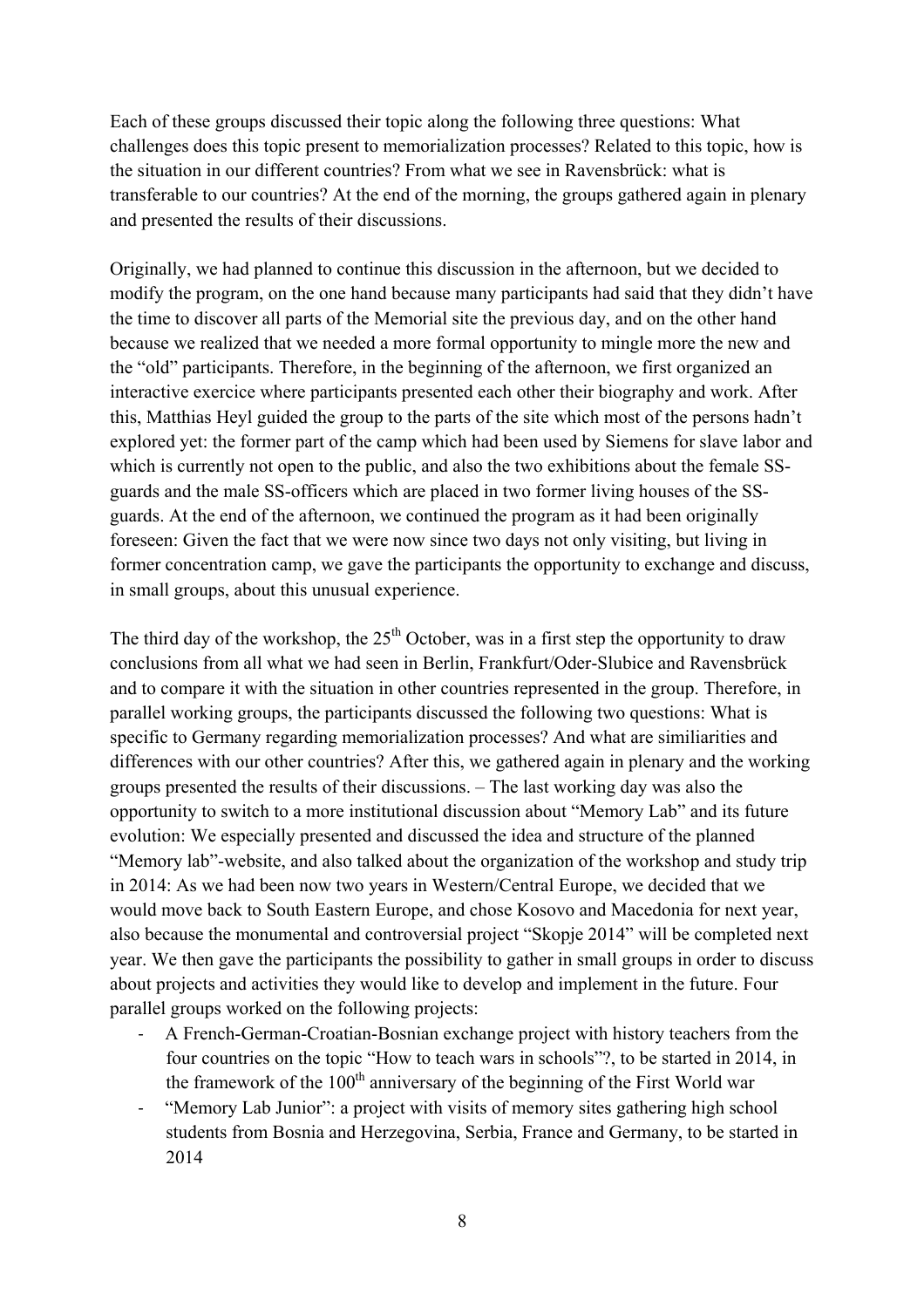- ‐ One group worked on the project "Developing a culture of communication about memory in Prijedor", with a workshop to be implemented in Prijedor until the end of 2013
- ‐ One group worked on the implementation of the "Memory Lab"-website, which should be achieved until end of 2013 / beginning of 2014

The working program ended with a written evaluation of the week by the participants.

#### **4.2. Methods**

It was very important to us to use a diversity of methods during our study trip and workshop. The following methods were used:

- Field visits with local curators and witnesses
- Individual exploration of sites, followed by discussion with curators
- Inputs from experts
- Plenary sessions and discussions
- Working groups
- Film screening
- Interactive exercises
- Written evaluations

As the previous years, we had decided to use not only English but also Bosnian/Croatian/Serbian as official language during our study trip and workshop, with simultaneous translation (during the plenary sessions) or consecutive translation (for example during the field visits). We had decided this because there are many very committed and interesting NGO-activists in the Balkans who don't speak English and who are therefore often excluded from international conferences where only English is proposed as official language. During the visits, some of the presentations were made in German language, which we translated then into English and BCS.

#### **4.3. Participants**

All in all, we have been a group of 41 participants, including the team and the main interpreter. Concerning the profile of the participants, the most important criteria was that the persons have a concrete link with memory sites and dealing-with-the–past-questions, for example through their work in Memorials, Historical Museums, NGOs or victim associations. From the 41 persons, 10 participated for the first time. From the others, 11 had already participated at one of the previous workshops, 9 at two previous workshops, and 11 persons at all the three previous workshops. These numbers show a high continuity within the group but also that every year new persons are joining and enriching the group.

The participants are living in the following countries: 8 in Germany, 4 in France, one in Belgium, one in the Netherlands, one in Poland, 13 in Bosnia and Herzegovina, 5 in Croatia, 6 in Serbia and 2 in Kosovo. All together, nine countries were represented this year, and it was the first year that a person from Poland took part, from the Auschwitz State Memorial.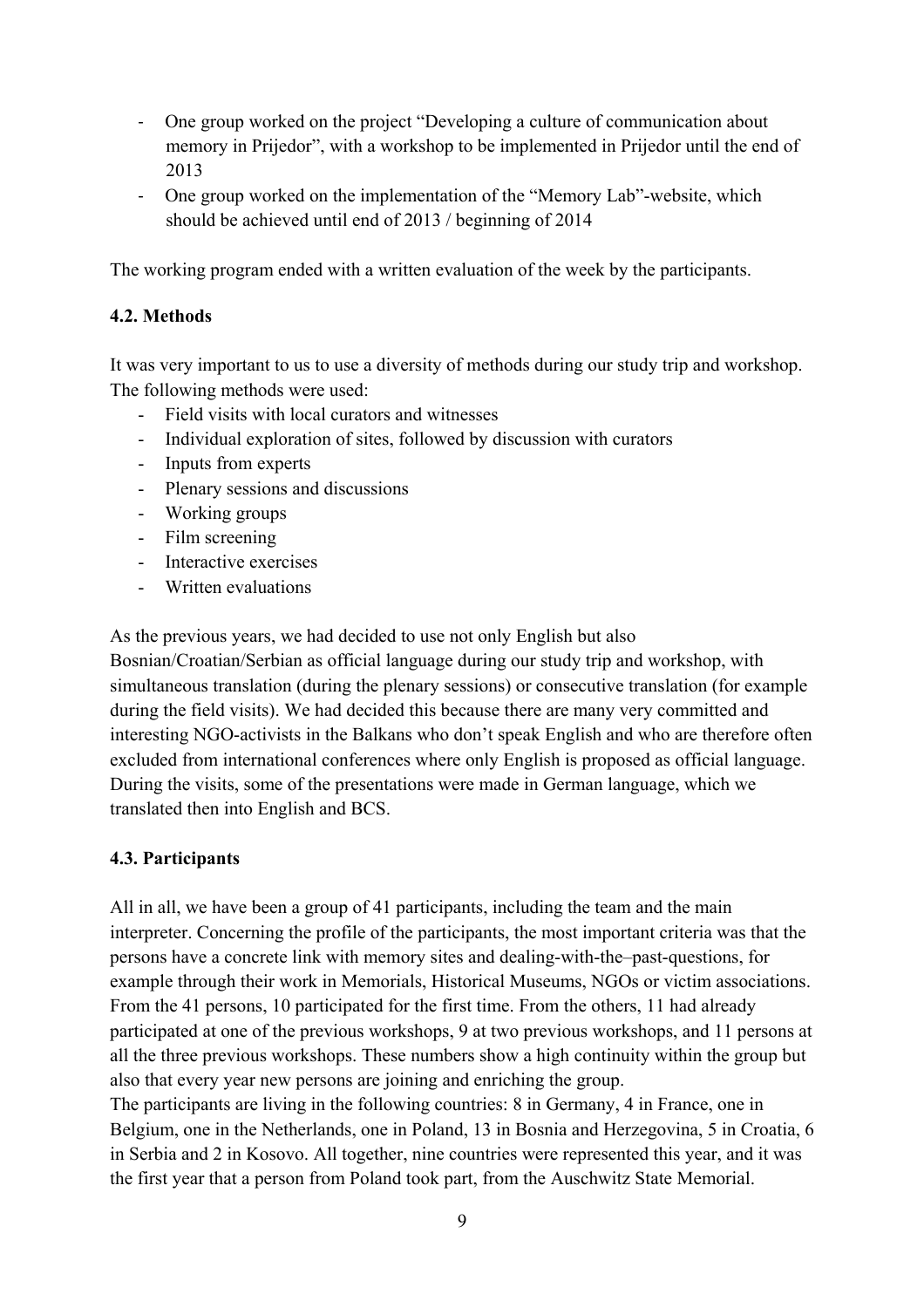In a gender perspective, from the 41 participants 23 were women and 18 men. *For the list with the names of the participants and their institutional affiliation, see Annex 2.* 

## **5. Evaluation by the participants**

On the basis of the evaluations written by the participants at the end of the workshop in Ravenbrück, the main results of the study trip and the workshop 2013 can be summarized as following<sup>1</sup>:

- 1. The overall program received a very positive feedback, as appears for example in the following quotations: *"The study trip and the workshop were very well organised. We had the opportunity to explore different periods, with different media (lectures, visits, self exploration...) and various persons." "In my opinion the study tour organisation and implementation was great. Selection of locations and raised topics really enable wide overview of all issues related to memorialisation culture in Germany and opened many learning possibilities, and also for better understanding of cultures and memory policies on the Balkans."*. Among the points which were especially emphasized are the diversity of approaches ("*well balanced in sense of learning , experiencing, selfexploring, self-reflecting and exchanging –there was enough space for all of it*"), the choice of the places (*"interesting was the diversity of visited historical places and to chose them from different periods (GDR-history, NS-history)"),* the structure and content of the program ("*Share between study visits and workshops was well balanced*", "*Topics selected for workshop discussions were very interesting, discussions were fruitful"***)** and the quality of the organization *("very good", "well organized", "fantastic")*. Positively was also highlighted also that the program had been modified the second day of the workshop ("*I appreciate very much that the program was changed on Thursday";"The organisation was perfect, and also very good was the flexibility to change the programme in the afternoon of the second day in Ravensbruck").* Individual critical voices concern the time management of the day in Berlin and the realization of some activities, for example the working groups in Frankfurt/Oder-Slubice.
- 2. In comparison to the previous years, some underline that the good quality of the program has been perpetuated: *"Alike the previous workshops, organisation this year was at the high level". "The important fact is that after four years the high level of quality is still maintained."* Several persons also emphasize the progress in comparison to previous years: "*The organisation was much better than the previous year when the schedule was overloaded". "Workshops were well organised too; with more specific questions and results than previous years." "As every year, I found out that study trip/workshop is improving in all above-mentioned points (content, structure, organisation)".* The fact that during the workshop we insisted on selfexploration in order to discover the site was very much appreciated by some, while others regretted that we met less experts and survivors than in the previous years. In any case, the efforts to do every year something different seems to be appreciated:

<sup>&</sup>lt;u>.</u> <sup>1</sup> The complete answers of the evaluations have been gathered in a separate document.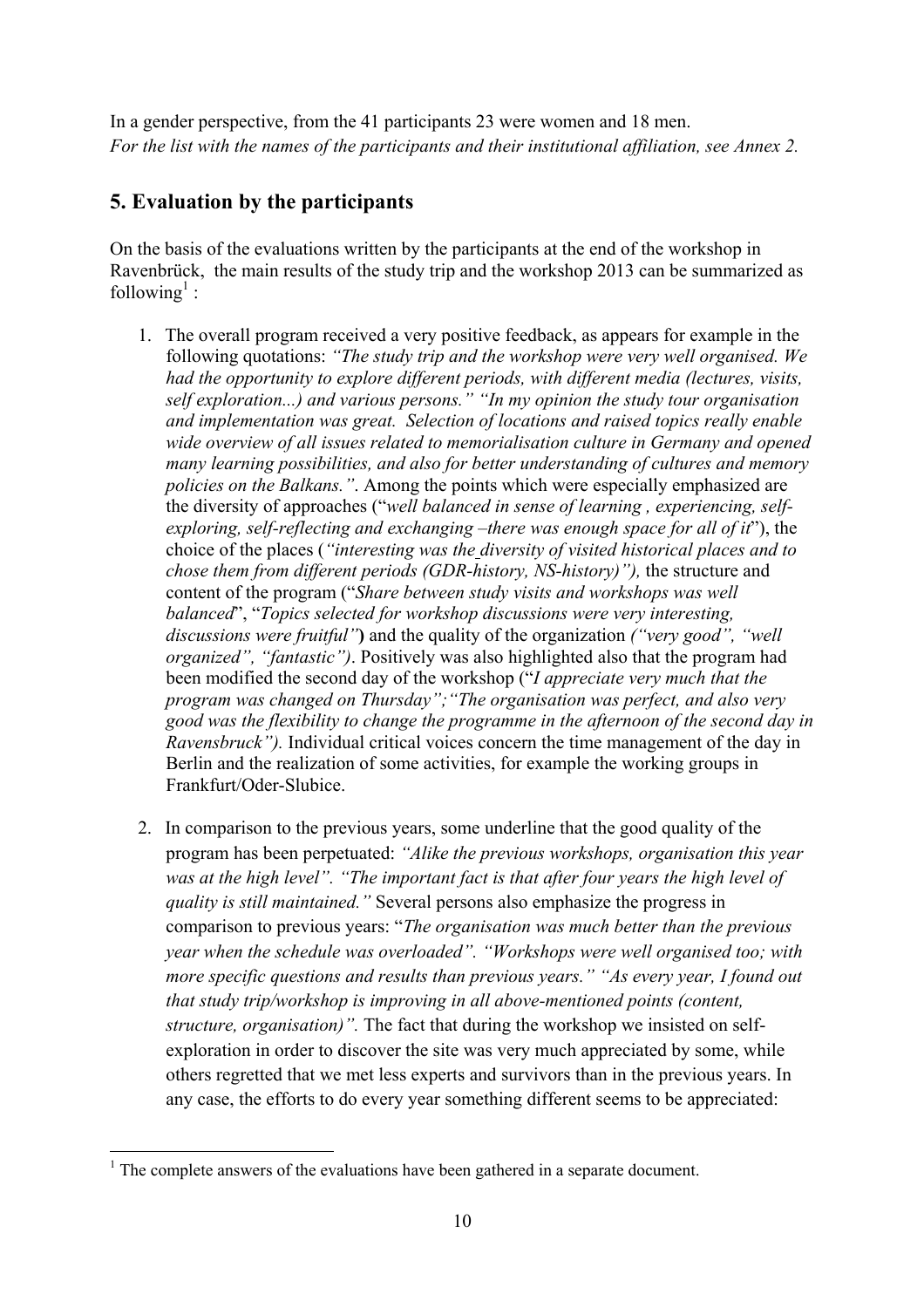*"New and different contents in comparison to the previous year make Memory Lab annual meetings vital and vibrant."*

- 3. The stay in Ravensbrück left a particular strong impression on the group. Most of the participants discovered Ravensbrück and were struck by the history of the concentration camp and the richness and diversity of the Memorial site*."The entire place of Ravensbrück is a story for itself. I did not know about this place before, and that it was mainly female Prison/Camp. Also I did not know about the role of Siemens in forced labour. Everything about this place is "interesting" (very bad use of word), and educative and it leaves very strong impression on me"*. As particularly instructive and inspiring were seen the exhibitions about perpetrators (see also below point 11), and also the fact that parts of the old exhibition from the GDR-times had been conserved ("*Ravensbrück shows that it is possible to preserve/keep commemorative practices/memories from past regimes, and present them together with modern commemorative practices i.e. that dialogue between different modes of memorialisation is possible at one location.")* The quality of the pedagogical team of the Memorial and its director Matthias Heyl was also highlighted : "*The atmosphere created by the memorial site and the welcoming team was full of sensitivity, humour and* "bienveillance". *I very much appreciated that.*"
- 4. To the profound impression created by Ravensbrück contributed also the fact that we stayed there all the three days of the workshop and that the accommodation is integrated in the Memorial site, in the houses of the former female SS-guards. The fact to stay several days and to be accommodated there provoked strong reactions. On the one hand it was very much appreciated to be in this way able to explore in depth the site: *"3 days in Ravensbrück – total privilege and chance for in-depth investigation of the site." "It was good to have enough time to study and discover the Memorial of Ravensbruck" "In-depth information-knowledge and understanding of the place of the concentration camp. Being at the site like Ravensbruck gives a special feeling." "I learned I can stay 3 full days in Ravensbrück and I liked this experience. The place is dedicated to memory, history and educational work and it is a great tool."* Others insisted on the difficulty of this experience: *"Spending 4 nights in Ravensbrück seems*  too much. I realize the importance but to me personally it was hard spending time *here knowing the history of the place." "Three days of stay at a former concentration camp side is an awful long time. Although I was here voluntarily, although I learnt a lot, although I have been with a fantastic group of people, although I have never lived through detention and war." "I was disturbed with the stay and accommodation in concentration camp compound. For the persons of my war experience this was bit difficult experience!"* But in the same time this discomfort is seen as an integral part in dealing with such difficult issues as wars and mass murder, and helps to stimulate processes of confrontation with the past and the reflection about it and the own involvement. *"The most moving and disturbing for me was the stay in Ravensbrück. Somehow it connects the past with the present, and gives a life experience on the dealing with difficult past." "It was discomforting to spent time at the site where Nazi*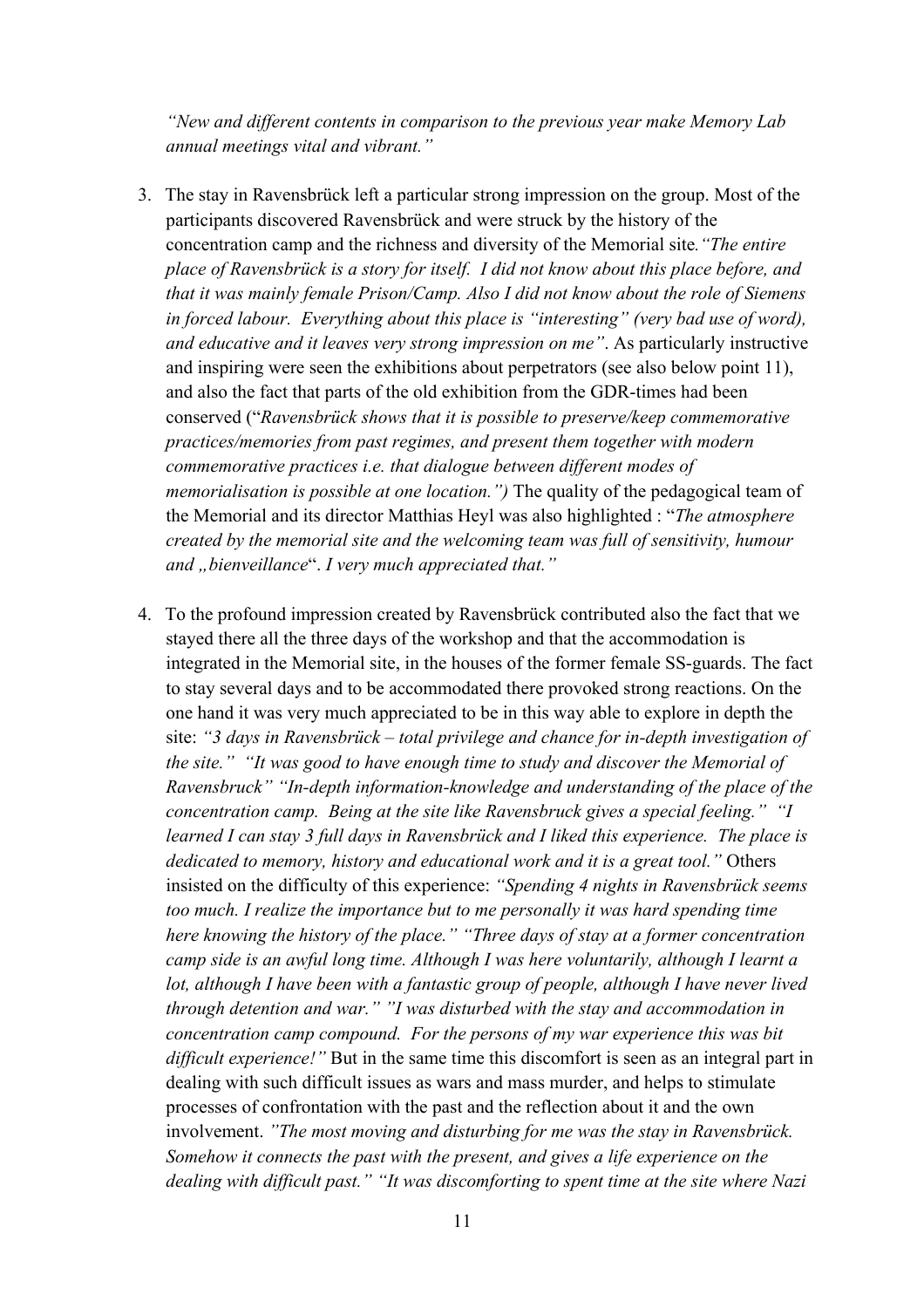*ideology was so bluntly and visually manifested. Also, it was creepy to know that we were sleeping and eating where perpetrators did the same – it imposes imaginary correlation with perpetrators, which causes great discomfort." "The fact that we stayed in a youth hostel which has been established in the former houses of the SSguards, together with the contrast between the beautiful landscape and weather and the horror of the past, created the necessary disturbances for going deeper in the reflexion on what we are talking about, what we are seeing and what we are doing.""To sleep in the houses of former SS camp guards and wake up near the campsite became more emotionally disturbing day by day – the more I learned about this site, the more I felt uncomfortable. At the same time I experienced how I gained better understanding of the complexity of the history and the current function as a memorial. It made me realize that exactly this disturbance (what was a bit missing from the main exhibition) is maybe necessary for deep reflection, especially on perpetrator issues. I am still struggling how this could be transformed in a method of educational value (without disrespecting the suffering and the stories of the victims) but it provided a lot of food for thought."* It was necessary to have time in the program in order to talk in small groups about this unusual experience, what allowed very personal exchanges: *"The discussion in our small group about the question how it is to live and work for a few days on the site of a former concentration camp: a great atmosphere of open and personal telling and listening."*

- 5. Concerning the visit in Frankfurt/Oder and Slubice, many highlighted as main impression the contrast of the situation there with Berlin. *"It was striking to come to Frankfurt/Oder after being in Berlin: the impression of being suddenly in a "memorydesert", with very few visible traces of memorialization - after being in Berlin where you have the impression to run into a monument all 100 meters." "Frankfurt Oder/Slubice gave an idea that not everything is that elaborated in "Commemorative culture" in Germany."* The visit also allowed to raise awareness about the state of German-Polish relations and the difficulties to confront the past within this relationship: *"The discovery of crossborder cooperation in Frankfurt Oder/Slubice and better to say of the many points the cooperation is missing! This leads to important questions on the German-Polish relationship" "The third important thing for me is notion that Germany and Poland have still to go long way to achieve the level of relations between Germany and France" "Another thing that was amazing is the reconciliation example of Frankfurt/Oder – Slubice, and how actually many things are to be yet resolved and confronted."*
- 6. Concerning the two sites we visited in Berlin related to the history of the GDR, the Hohenschönhausen- Memorial and the Berlin Wall Memorial, many were irritated by the way the guided visit in the former Stasi-prison in Hohenschönhausen was done by former detainees (*"I was quite disturbed with the guide in the STASI prison, who obviously had a problem with mixing of his personal feelings with historical events and facts"; "guided tour in Hohenschönhausen was disturbing because of the confusion between history & memory"*), and this raised many discussions about the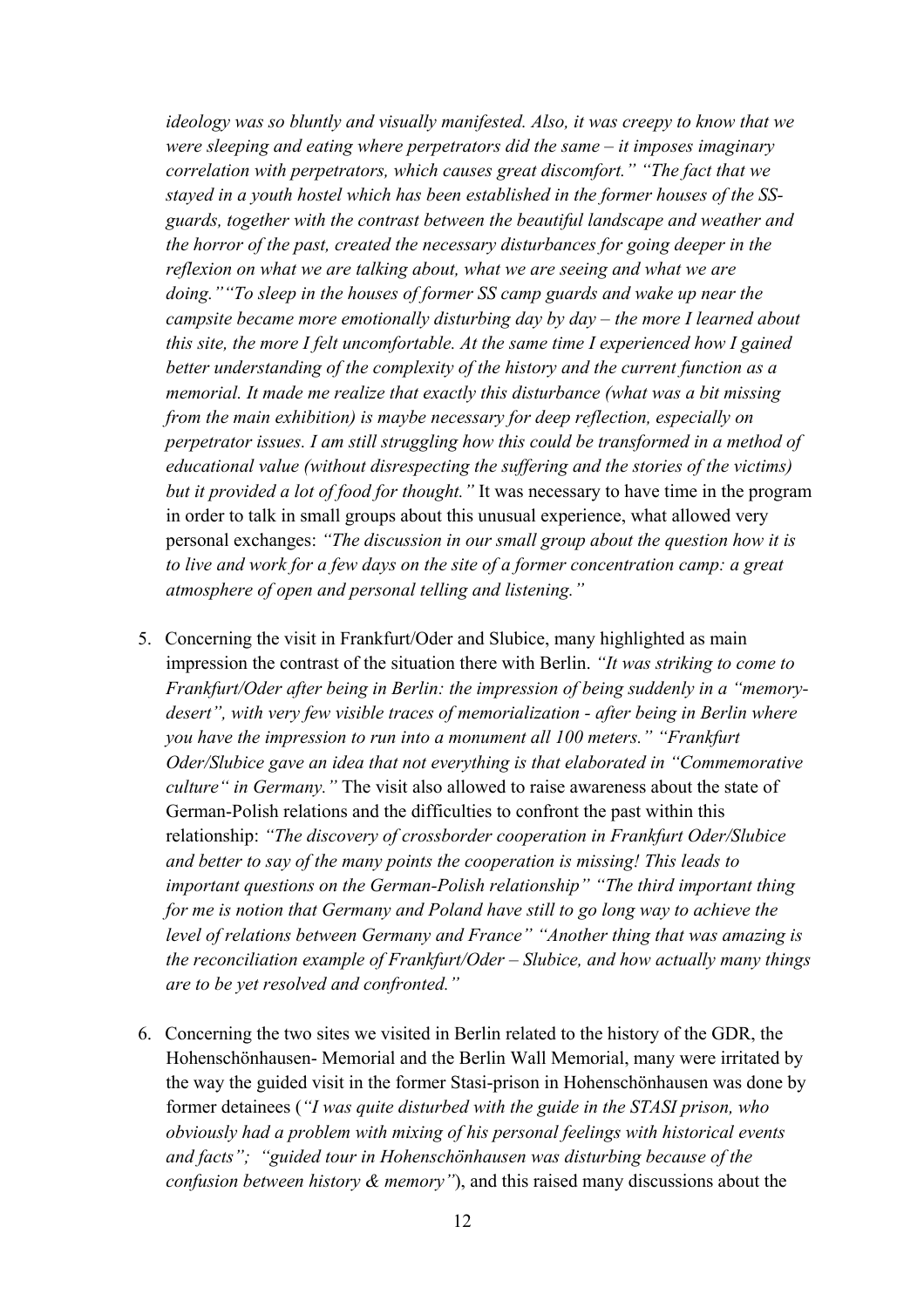role of victims and witnesses in Memorials and memorialization processes (see also below point 12). Concerning the Berlin Wall Memorial, several persons underlined its open-air-concept as very stimulating. Both visits together raised critical questions about the treatment of GDR history in Germany's memory culture. (*"There is a dominating 'West-German' perspective on history concerning DDR").*

- 7. Concerning the memory sites in the Rosenthaler Strasse, the visit of the Anne Frank Centar was appreciated especially because of its focus on educational activities:*"Anne Frank Zentrum – excellent guide -curator, excellent small educational centre, good ideas that can be used in work with children"; "Anne Frank museum in particular, where we had a chance to see very concretely and right on the spot how educational activities have been carried out, which was my primary interest."* The visit of the Museum "Otto Weidt Workshop for the Blind" allowed to discover a topic which is usually not so much talked about in Memorials and museums. *("The Otto-Weidtworkshop for the blind: not only that rescuers get an own memorial, but also that rescue is not represented in an idealized-romanticized way: that is it talked about successful but also failed rescues, that Otto Weidt was not alone in helping the Jews, that the Jews were not passive but actively taking part in their hiding.")*
- 8. The visits and discussions gave many participants a more differenciated view of Germany's memory culture and of its complexity, and helped to correct an often idealized perception of Germany in this regard..(*"An important issue for me was cracking of own prejudice on ideal situation in context of a memory culture in Germany. As the system in Germany is far more advanced than the system in Croatia, I understood that even here there are obstacles, difficulties and dilemmas around dealing with the GDR heritage within today's' Germany"; "German experience in dealing with the past is more complex than one would expect. Divisions between East and West Germany, and one-sided narrative are present."; "Since I believed that Germany has reached a high level in area of memorialisation culture and dealing with the past it was extremely interesting and surprising to find out about so many issues and problems still to be resolved , especially when it comes to issue of GDR.")* The combination of the different visits was seen as excellent way to illustrate the diversity and complexity within Germany's memory culture. *("The combination of visiting Berlin as a kind of memory hub, then Frankfurt-Slubice as memory desert and finally Ravensbruck as a memory labyrinth was well conceptualized. What is going on in Berlin is in no way representative for memory culture in Germany.")*
- 9. Discovering the complexities and difficulties of Germany's memory culture led several participants from South Eastern Europe to develop other views about the situation in their own countries. (*"German examples of dealing with difficult past indicate that the Balkans is not delayed in the process"*; *"I learned that in spite of everything: We were not, one to another, the cruellest in the wars we had. In spite of everything we are not the slowest ones in implementation of reconciliation and memorialisation processes. We have the most complicated situation in the history of*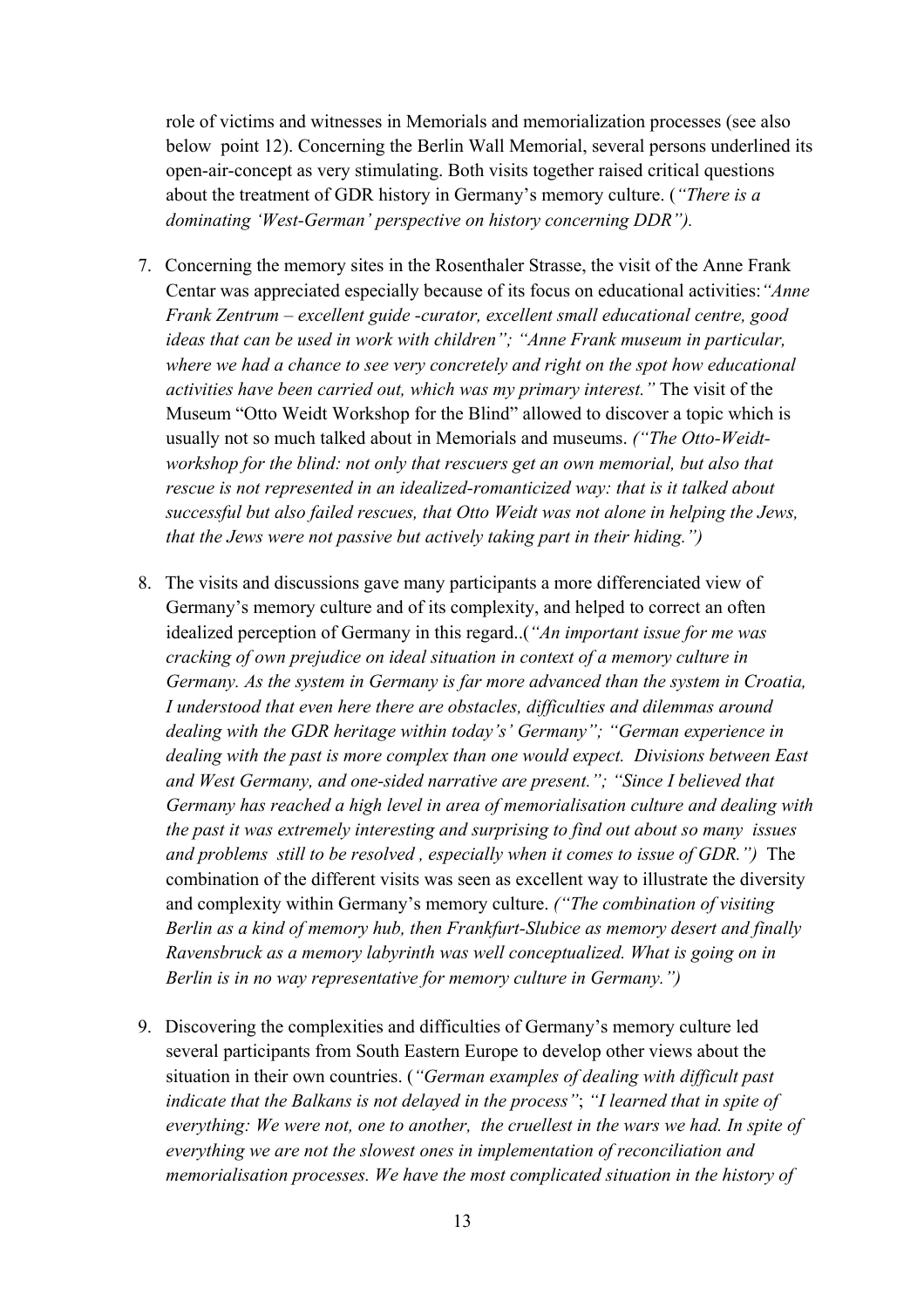*post conflicting communities"; "We, from former Yugoslavia need to calm down a little bit and to stop to push ourselves and our society with huge expectations. We can learn a lot from Germany, but we should not apply the models that have not arisen from our experience and our needs.").* If several persons expressed their scepticism about using the word "model" for Germany's memory culture, many nevertheless insist how inspiring the confrontation with the German experiences is ("*I am sure this was very useful for all of us coming from Bosnia. I would like for everyone dealing with memorialisation in our country to get the same experience."* See also below, point 13)*.* But confronting different experiences can also lead to too easy comparisons and equalizations, an issue which needs to be more addressed*. ("Only occasionally expressed notion that equalisation of crime/perpetrators (SS officers vs. Serbian officers) and sufferings (Srebrenica – Auschwitz) is problematic. This needs to be discussed more because Holocaust in the Western Balkans is instrumentalised by everyone.")*

- 10. While several participants from South Eastern Europe said that this confrontation with Germany made them see their own situation differently, several participants from Western/Central Europe also insisted that, despite being in Germany, through the contact with the persons from the Western Balkans and the discussions comparing experiences from Germany and those of other countries, they learned a lot about South Eastern Europe. (*"I got a lot of information about the situations in different countries of Yugoslavia", "Even if we were in Germany, I still learned a lot about the different situations in the Balkans from the participants from this area" ; "I learned so much about "dealing with history" in Bosnia, Croatia and Serbia and what it really means that it is still the present there not the past… This led really to reflection about the different situation in 2014 concerning Western Balkans and Western Europe.")* The workshop illustrated once more that this kind of exchange is not just useful for one side, but for all participating sides, and that the learning processes between South Eastern Europe and Western/Central Europe are reciprocal. *("Being surrounded by experts from the Western Balkans definitely sharpened and enriched my thoughts on how to proceed with the work I do and want to do in the future")*
- 11. The question of the perpetrators and of their possible memorialization was one of the most discussed topics and a topic which triggered a particular interest among many participants. (*"Facing the perpetrators issue was the most striking experience for me; I have not thought of it that much before. It is good that it is addressed at the Ravensbruck Memorial and well developed/displayed/explained"; "discussion about perpetrators and bystanders was also very useful because it brought me new perspective that I didn't dedicated much thought to before"; "What was the most interesting thing to learn is the role of perpetrators, especially women, in concentration camps").* Dealing with the question of perpetrators is a very sensitive and difficult issue, and the way it is done in the Ravensbrück Memorial attracted positive attention.(*"One interesting thing I learned is the way perpetrators are presented in Ravensbrück; in an analytical-critical and not a judgemental and/or*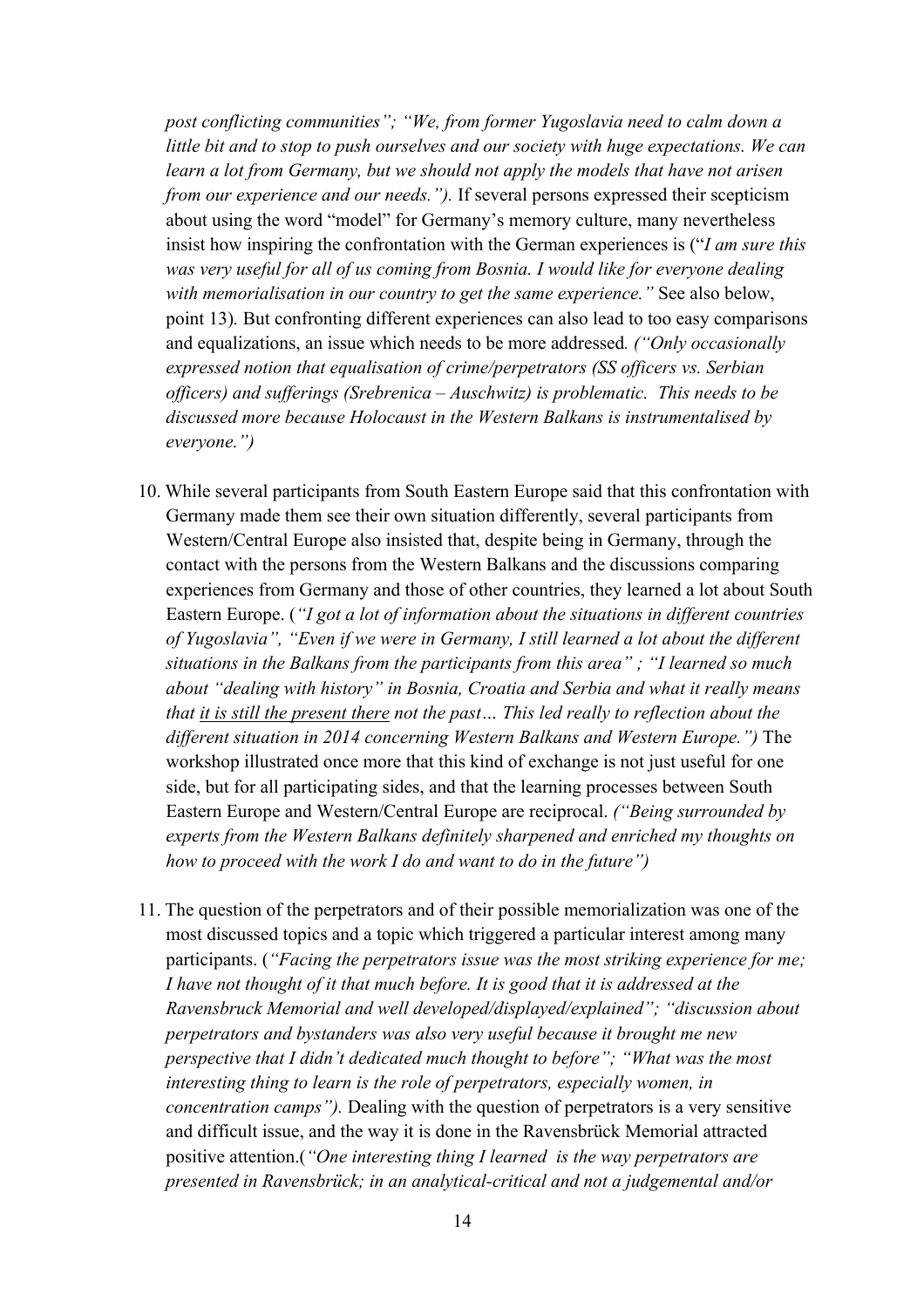*demonizing way. If we take seriously the task of prevention, then it is not enough to focus only on the victims but it is also necessary to understand how perpetrators became perpetrators").* In the same time the question appeared whether a focus on perpetrators is possible and appropriate when, like in the countries of the former Yugoslavia, the suffering of the victims has not been recognized yet. *("Can war criminals, their families be publicly discussed/ include their biographies in memorialisation processes if victims, their sufferings and rights are not recognised? This issue was raised on number of occasions and I deem it very important.")* 

- *12.* Another topic which was very much discussed, especially in relation with the visit of the former Stasi-prison in Hohenschönhausen, was the possible role of victims and witnesses in memorialization processes, and also to what extent this role can be problematic. (*"I learned a lot about the importance of eye-witnesses and subjectivity in the educational process on the one hand, but also about the problem of lacking expertise on the other hand"; "Through the visit of the Stasi-prison I have seen the possible advantages and problems if guided tours are made by former inmates (or victims in general), and also the different ways these guides are dealing with "their"*  past."; "Opening of space for victims and witness is definitely a priority. However, *one should keep in mind that witness statements by themselves do not necessarily mean a benefit for the society. Multi- layer approach needs to be applied in these processes.")* All together, the visits and discussions focused the attention on the necessity to develop differenciated and multi-layered approaches in the field of memory work. ("*One thing that I learned is that Memorials cannot be based exclusively on statements of survivors, or on research work of scientists only, but combination of the approaches";"Presentation of a wider context and different perspectives of a historical moment (perpetrators, victims, bystanders) is the only right/good approach in dealing with such issues.")*
- *13.* Many underlined that what they had seen, heard, experienced and discussed was very inspiring and gave concrete ideas which would be useful for their own work at home. *("In Frankfurt and Slubice I learnt that nothing relevant would happen unless there are specific and efficient efforts directed towards bringing people closer, and that knowledge I will put in use in Prijedor, the city I am coming from."*; *"Being "a curator of nonexistent memorials", as I call myself, I am definitely going to use each moment of Ravensbrück experience in my work. I was particularly impressed by the concept , but with aesthetics and materials used for the exhibitions, which I am definitely going to apply in Čarakovo memorial centre that is currently under the construction."* ; *"For my work the most useful was visit to Hohenschonhausen prison where we were guided by ex-detainee and where we heard his experience and impressions about events from the prison. I think this was not good example of guiding in the memorial centre, and I will try to advocate engagement of professional and trained staff in my organisation, and to provide objective overview of events."; "I could use different methods that I saw employed by different organizations especially ones used in educational purposes. Also I get good base for further research of related*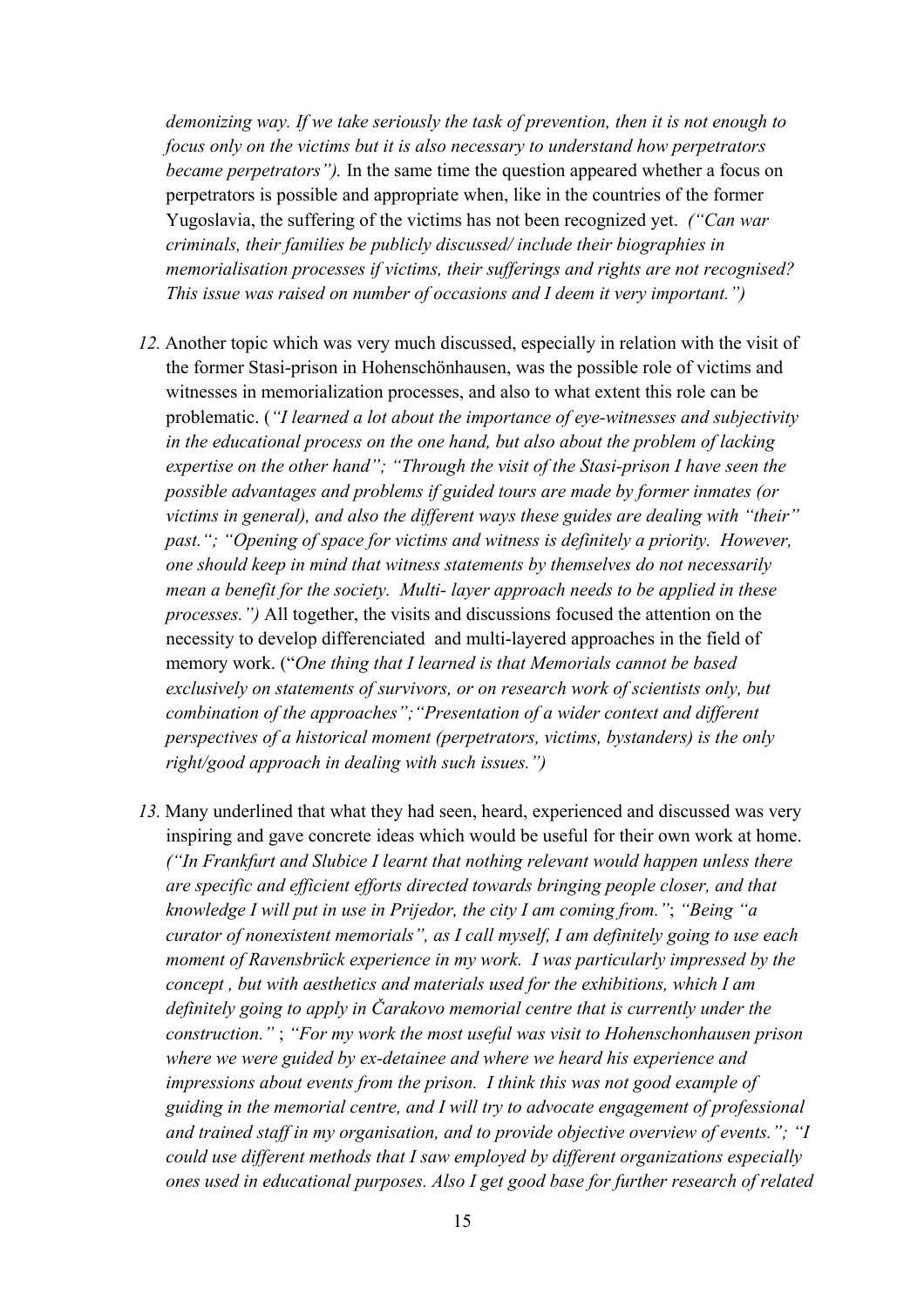*topics."; "Lots of information I received during this week I can use in my work. I found particularly interesting comments and opinions of the workshop participants , as during the discussions we often drew a parallel between learned and new information, and applicability thereof in context of everyday's' political problems that surround us.")* 

14. Concerning the group itself, several underlined the advantage of having a high level of continuity among the persons participating in the annual study trips and workshops. (*"This year, as we got to know each other and we already had many discussions over the years, I think we saved a precious time."; "As group, we have become more coherent, already working on joint projects, as outcome of 'Memory Lab'.")* In the same time it is underlined as a positive point that the group is not static and that new persons got involved. ("*It is important that new people dealing with different aspects of memorialisation joined the group"; "It is also interesting that the group is in evolution, with new participants so the team made efforts (list with photos, badge names ...) in order we could know all the participants.")* The atmosphere in the group is often stretched as positive (*"Excellent was the atmosphere and the working together in our group. Discussions were nearly always fully interesting!"),* but that does not exclude difficult discussions and the difficulty to talk about certain topics. *("It was confirmed to me that even amongst us who are open for discussions and dialogue about dealing with the past there are taboo topics, that our wounds are still deep and that there are narratives that need to be pushed aside, either to avoid insulting of victims or questioning of established war narratives.")* The personal contact between the participants and the "confrontation" of different biographies within the group is seen as very enriching. (*"The most important things that remains from this study trip, is learning about the different biographies and experiences of the group members, this really made me (re)think certain topics."; "One of the most interesting things I learned this week: To be with survivors, who are of my age").* The personal contacts are also the basis for future common activities which several persons plan or hope to realize. (*"First of all I enjoy contact with a few people from different institutions or organisations which could give us a profit in future, in a various form of cooperation"; "The conversations I had with other participants will hopefully lead to cooperation. I don't know exactly how and when, it's pretty vague, but I would really love to realize some of the ideas we talked about."; "The highlight of this study trip/ workshop is idea/concept of organizing of exchange programs for young people.")*

#### **6. Suggestions for future study trips and workshops**

In the written evaluations, we asked the participants to express suggestions for future study trips and workshops. We can see suggestions in three fields: the organization of the program; the content of the program; and possible places for future study trips and workshops.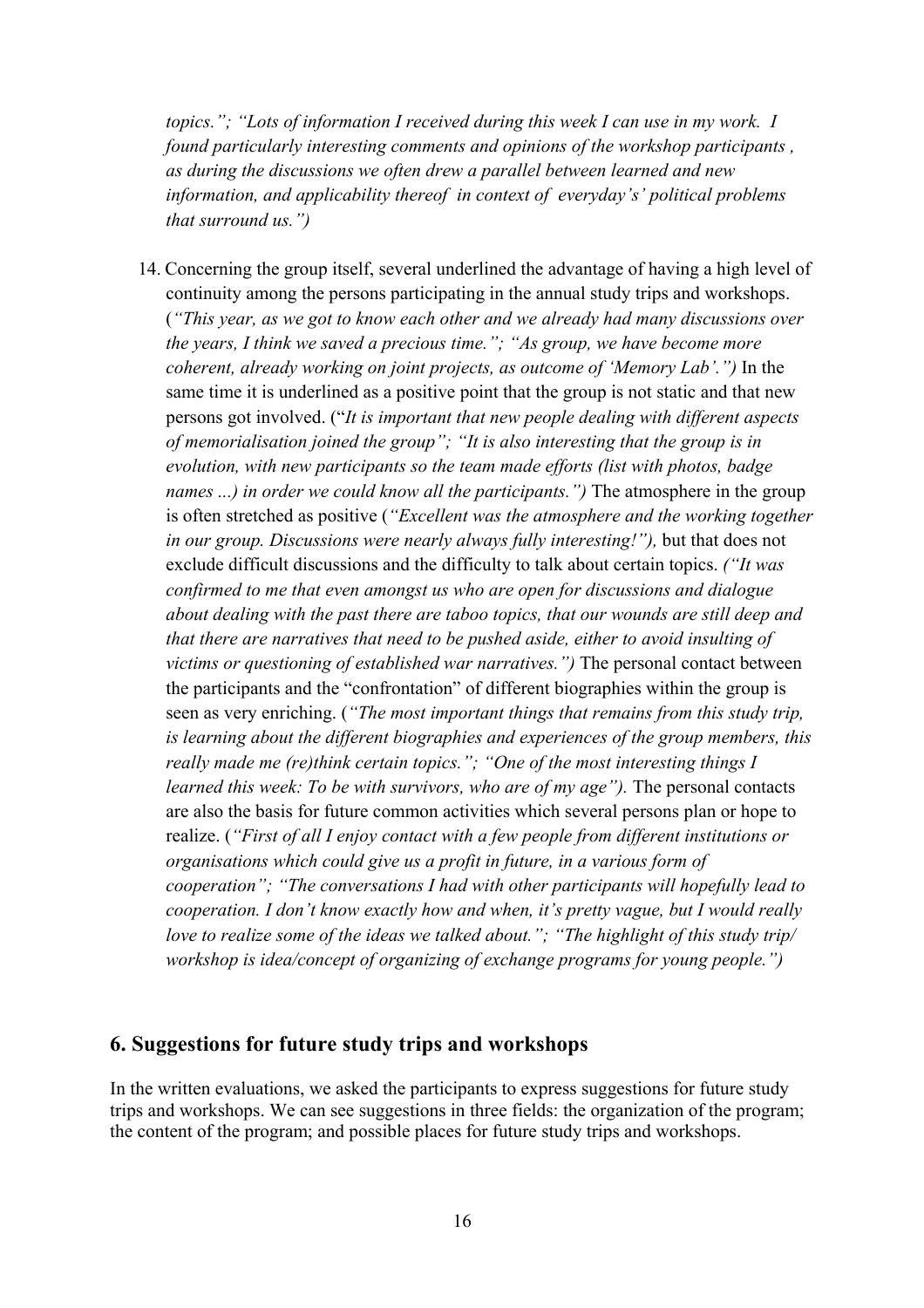Related to the organization of the program, there are different suggestions which concern:

- the time management (6x): *"more time for visits", "more time in each site during the next study trip", "shorter working day", "more time for plenary discussions", "more free time between the visits", "one afternoon of free time"*
- the length of the program and the balance between the workshop and the study trip (4x): *"to extend the workshop and the study trip" , " three days workshop too long", "three days of visit, and two days of workshop", "introduce a more explicit moment of group work/ reflection already during the study trip"*
- questions linked to the accommodation (3x): *to avoid accommodation so close or in former concentration camp: 2 x ; "improve wifi-access"*
- the place of certain activities (12x): *"more excercices to make acquaintance in order to facilitate the mingling of participants a bit more"; "starting to collect ideas for joint activities before last day", "more inputs by lectures of academics"; "more historical background information on the sites";"to work bit more concretely ; some joint and "visible" work/product after the discussions, to have specific suggestions and proposals for concrete steps"; "to have an introductory session prior to study trip", "to offer a buffet for the first evening diner to be more time flexible" ; "to chose more carefully tour guides" ; "to bring a guitar and song books"; "to present the actual situation in Prijedor"; "more dialogue about future activities"; "to print every day a kind of journal which could be a summary of the day from different points of view"*
- organisations to be invited (1x): *"inviting some more French institutions"*
- the output of the study trip and workshop (3x): *"produce a written and photo documentation" / "a report about what we saw and discussed"* / "*a journal or publication with our thoughts and reasoning"*

Concerning possible topics for future study trips and workshops, the following suggestions were made:

- Educational approaches and programs: 3x
- The role of media
- World War 2 memorials and museums
- Gender /women
- Bystanders
- Family narratives
- Relations between Poles, Jews and Germans, relations between Poles, Lithuanians and Ukrainians

Concerning possible places were future study trips and workshops could take place, the following suggestions were made:

- Croatia: Zadar and surroundings with traumatic sites linked to WW2, socialist Yugoslavia and 1991-95
- Russia: 2x
- Auschwitz: 2x
- Former Soviet Republics
- South of Balkans
- Spain
- Spain/ Catalonia/ Basque countries
- Serbia
- Serbia (Vojvodina) / Hungary
- Israel / Palestine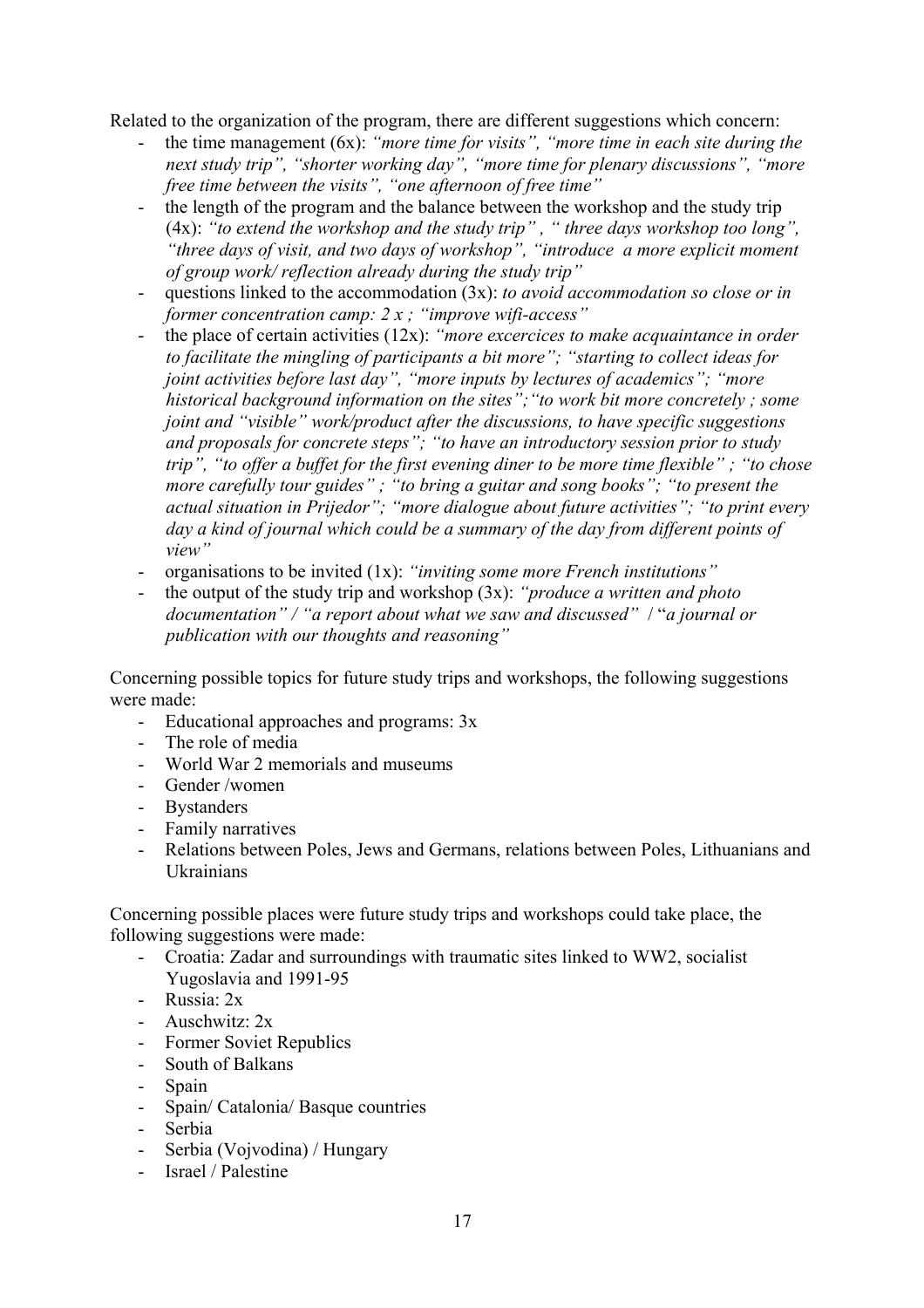- Germany: Dachau, Bergen-Belsen
- Poland: 3x
- Poland / Ukraine
- Belgium/Netherlands
- Ukraine/ Russia

### **7. Conclusions and future perspectives**

The main results of the fourth edition of the annual study trip and workshop of Memory Lab can be summarized as following:

- o Increased knowledge among the participants about memory sites, memorialization processes and different memories in Germany and other European countries, and increased awareness about similarities and differences between Germany and other countries
- o Increased knowledge and concrete incentives among the participants how to deal in a practical way, in Memorials and in the educational field, with challenges linked to difficult, different and conflicting memories
- o The planning of several joint projects and activities by participants of the platform
- o The development and deepening of contacts between the participants
- o The strengthening of the common platform "Memory Lab" as a space of sustainable communication, mutual learning, networking and cooperation between the involved organizations and with other initiatives

The developing and strengthening of Memory Lab is a gradual process and therefore needs a permanent effort. Beginning of 2014 will be finished the website of "Memory Lab" (www.memorylab-europe.eu), which will present the platform, its activities and the participating persons and organizations and which will be an important step to increase the visibility of Memory Lab.

After Bosnia and Herzegovina and Croatia in 2010 and 2011, France in 2012 and Germany 2013, Memory Lab will move back to the Western Balkans in 2014, more precisely to Kosovo and Macedonia, as has been decided during the workshop in Ravensbrück. This choice will allow on the one hand to strengthen the place of Kosovo within Memory Lab, and on the other to introduce colleagues from Macedonia, which is not yet part of Memory Lab. The scheduled dates are 5 – 11 October 2014.

The preparation meeting for the study trip and workshop 2014 is foreseen to take place in Skopje in March 2014. During this meeting, the coordination team, together with partners from Kosovo and Macedonia, will decide about the structure, the content and the organization of the program for October 2014.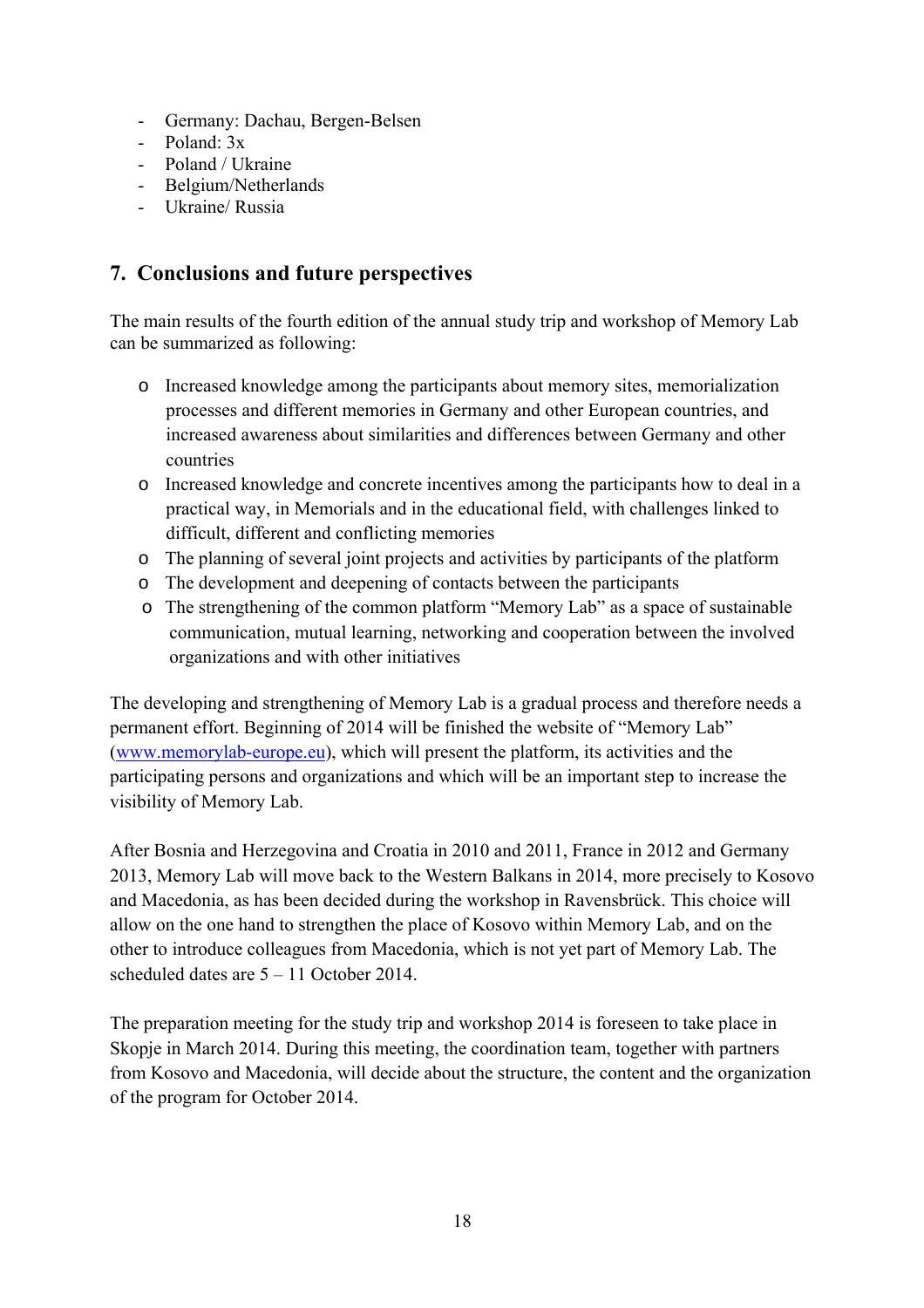Also, during 2014, the coordination team will continue to be in active contact and exchange with the different partners of Memory Lab and especially follow the joint activities which are developed and realized by several of them.

After the study trip and workshop 2014, the coordination team foresees to realize a comprehensive evaluation of the effects which have been reached in the first five years of the platform, as a basis for the further development of the platform.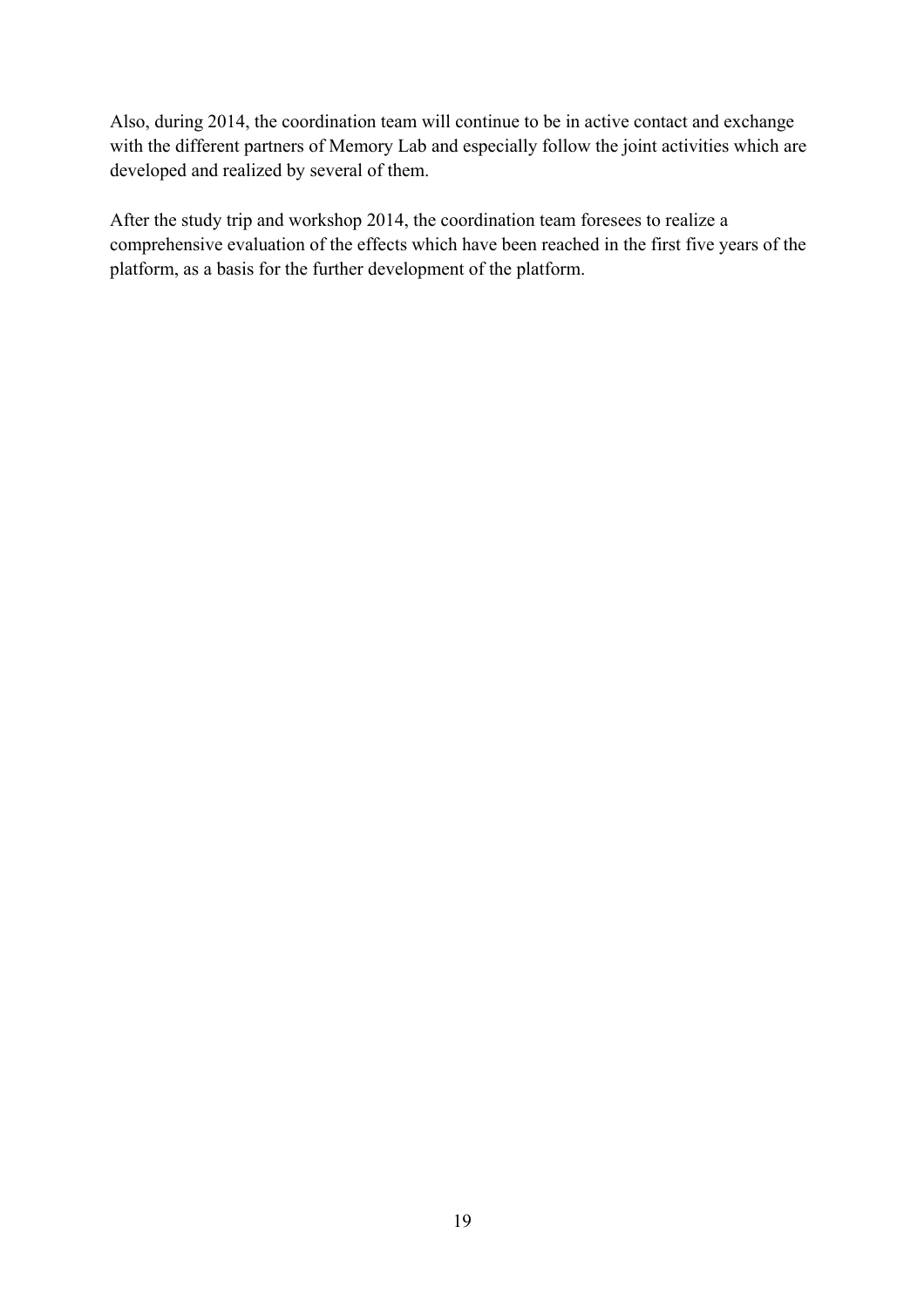## **Annex 1: Program**

Sunday October 20: Arrival of the participants in Berlin Accomodation in Berlin (20-22th October): *Hotel A&O Berlin Mitte Köpenicker Str. 127-129, 10179 Berlin, T: +49 30 80 94 7 - 52 00 http://www.aohostels.com/en/berlin/berlin-mitte/* 

19h00 : Meeting in the hotel: Welcome / Presentation of the program and of the participants 20h15: Welcome dinner in Restaurant "Kuchenkaiser", Am Oranienplatz 11-13, Berlin - Kreuzberg

#### **Study trip: Berlin and Frankfurt / Oder - Slubice**

Monday October 21:

Berlin and its remembrance-challenges between the Third Reich and the GDR Breakfast

8h15: Meeting in the hotel lobby

9h-10h45: Visit of the Memorial Hohenschönhausen

11h30 – 13h: Visit of the Memorial Site Rosenthaler Strasse 39: Memorial "Silent Heroes" (Stille Helden), Museum "Otto Weidt Workshop for the Blind", and Anne-Frank-Center. Introduction by Veronika Nahm from the Anne-Frank-Center.

13h: Lunch

14h30- 17h30: Visit of the Memorial Berliner Mauer, with Günter Schlusche, followed by discussion on the visits and experiences of the day

18h15: Reception at the French-German Youth Office (DFJW, Molkenmarkt 1, 10179 Berlin): Welcome by Dr. Markus Ingenlath, General Secretary of the DFJW, presentation of "Memory Lab" and meeting with representatives of organisations.dealing with memory work and South Eastern Europe. – Buffet dinner.

Tuesday October 22:

Frankfurt/Oder and Slubice and the challenges of crossborder-memories

Breakfast / Checkout of our hotel in Berlin

8h30: Departure by bus to Frankfurt/Oder

11h: Introduction into the history of Frankfurt – Oder and Slubice and the German-Polish relations on the spot: Dr. Jan Musekamp, Historian, European University Frankfurt/Oder 11h45: How history has shaped the landscape of a town: Joint visit of Frankfurt/Oder and Slubice, with Jacqueline Niesser and Juliane Tomann, Institute for Applied History Frankfrut/Oder

13h: Lunch

14h15-16h30: A transborder history? Exploration in small groups of German and Polish memory sites in Frankfurt and Slubice

17h-18h: Reflection and discussion on the visits and experiences of the day

18h15: Diner

19h30: Departure by bus to Ravensbrück

21h30: Arrival at the International Youth Centre of Ravensbrück

Accomodation in Ravensbrück (22-26 October):

*Youth Hostel Ravensbrück, Straße derNationen 3, D - 16798 Fürstenberg/ Havel, T/ +49 33093 60590, http://www.jh-ravensbrueck.de/*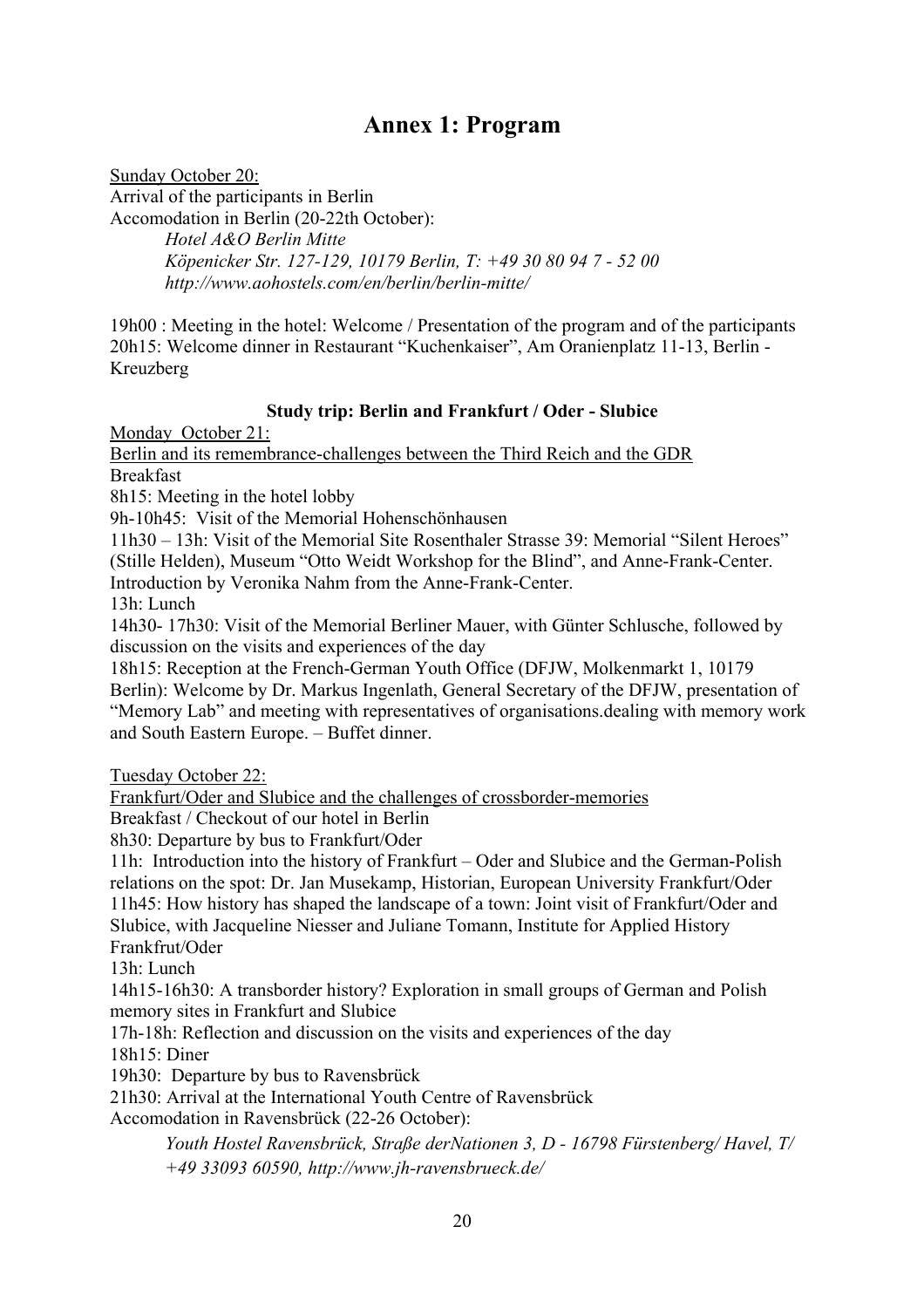#### **Workshop in Ravensbrück**

Wednesday October 23:

Discovering the Ravensbrück Memorial Site and reflecting the question of Identities Breakfast (until 8h45)

9h: Welcome to the workshop / Introduction to the Memorial Site of Ravensbrück by Matthias Heyl, Head of the Educational Services of the Memorial

10h30: Self-guided exploration of the Site

11h30: Questions related to the exploration of the site

12h45: Lunch

14h45: Exercice "With which groups represented in the Memorial can I identify myself?"

15h45: Group work on the question of identities and (re)presentation of social and national groups in the Ravensbrück Memorial Site

18h30: Diner

20h: Screening of the documentary film "Was bleibt"

Thursday October 24: Deepening the topics

Breakfast (until 8h45)

9h: From what we have seen and heard the day before in Ravensbrück: Identification of topics to be deepened in parallel groups, with three leading questions:

- 1. What challenges do these topics present to memorialization processes?
- 2. Related to this topic, how is the situation in our different countries?
- 3. From what we see in Ravensbrück: what is transferable to our countries?

Parallel Working groups

12h30: Lunch

14h30-16h45: Continuation of the work in parallel groups, and presentation and discussion of the results in plenary

17h: Living and working on a site of a former concentration camp: Experiences and reflections. Common discussion

18h30: Diner

Friday October 25: Reflecting the past, the present and the future

Breakfast (until 8h45)

9h15-11h15: Analysis of current memorialization processes and educational approaches in Berlin, Frankfurt/Oder and Ravensbrück: What is specific to Germany? What are similiarities and differences with our other countries?

Working groups and discussion in plenary

11h30-12h30: From "Dealing with difficult pasts" to "Memory Lab": What is new in our platform? How to continue?

12h45: Lunch

14h30 – 17h : Planning of future activities / parallel working groups

17h30-18h30: Evaluation of the week

19h30: Diner in Fürstenberg/Havel

Restaurant "Am Yachthafen" http://www.yachthafen-restaurant-fuerstenberg.de/

Saturday 26<sup>th</sup> October:

Breakfast / Checkout of the Youth Hostel Ravensbrück

7h15: Transfer by bus from Ravensbrück to Berlin Tegel Airport (arrival at 9 am) and then to Berlin Central Train Station (arrival at 10 am)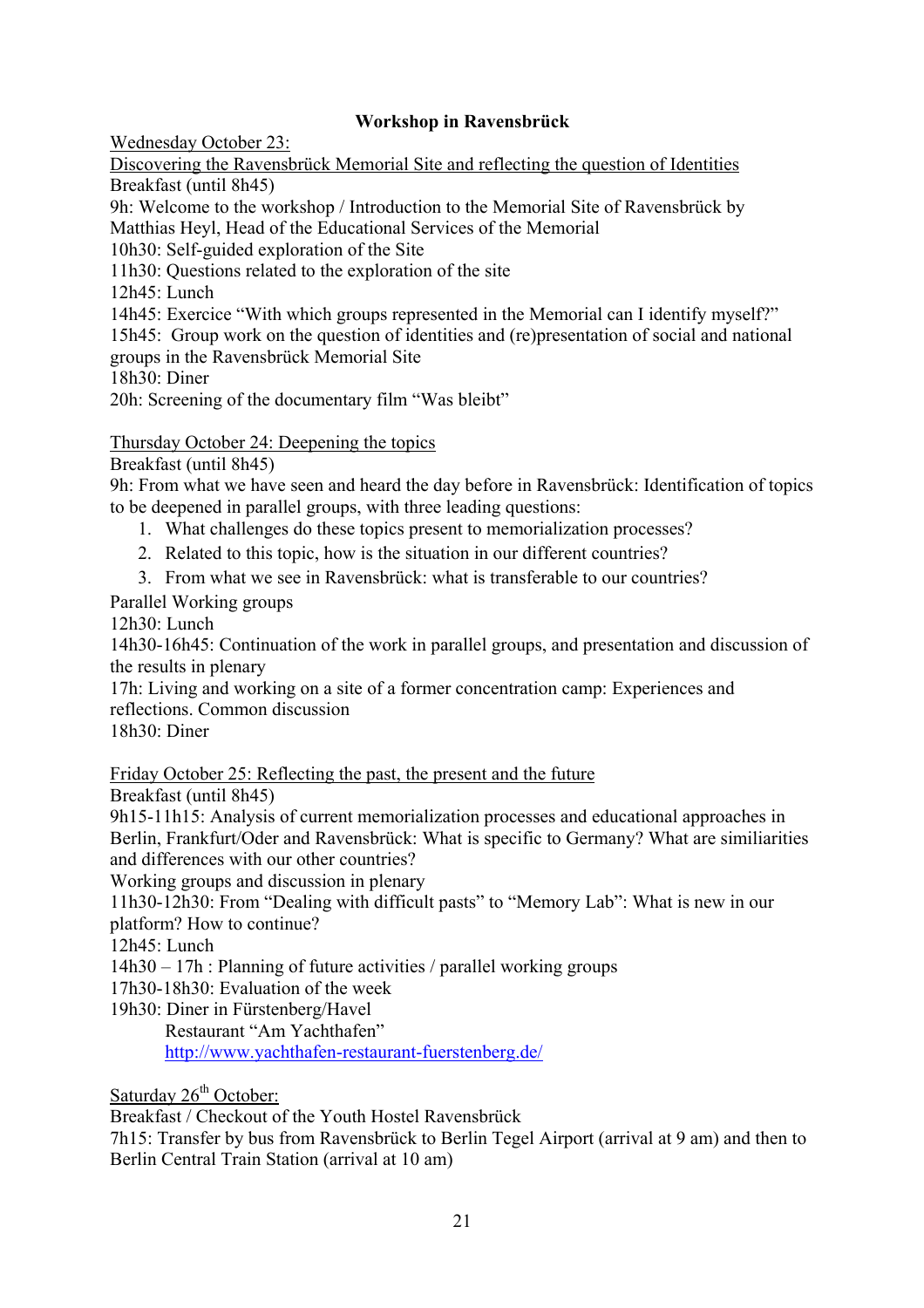## **Annex 2: Participants**

| Name / Ime            | Organization / Organizacija                    | <b>Function / Pozicija</b>                          | Town / Grad       |
|-----------------------|------------------------------------------------|-----------------------------------------------------|-------------------|
| Kristina Babić        | Agencija lokalne demokracije /                 | Koordinatorica Projekata /                          | Osijek (HR)       |
|                       | Agency for local democracy<br>Osijek           | Project Coodinator                                  |                   |
| <b>Tamara</b>         | Documenta - Centar za                          | Koordinatorica programa                             | Zagreb (HR)       |
| Banjeglav             | suočavanje s prošlošću / Center                | kulture sjećanja / Program                          |                   |
|                       | for dealing with the past                      | coordinator Culture of                              |                   |
|                       |                                                | Memory                                              |                   |
| <b>Julie Biro</b>     | CCFD - Terre Solidaire                         | Desk za Istočnu Europu /<br>Desk for Eastern Europe | Paris (F)         |
| Ervin Blažević        | Optimisti 2004 Kozarac                         | Predsjednik / President                             | Prijedor<br>(BiH) |
| <b>Laura Boerhout</b> | Anne Frank House - International               | Freelance historian /                               | Amsterdam         |
|                       | Department / Odjel za                          | Historičar freelance                                | (NL)              |
|                       | međunarodnu saradnju                           |                                                     |                   |
| Stéphanie             | Oradour Memory Center /                        | Head of the Educational                             | Oradour sur       |
| <b>Boutaud</b>        | Memorijalni centar Oradour                     | Service / Voditeljica<br>edukacijskog odjela        | Glane (FR)        |
| <b>Griet Brosens</b>  | Belgium Nationals Institute for                | Historian, in charge of                             | Brussels (B)      |
|                       | War veterans / Belgijski                       | educational remembrance-                            |                   |
|                       | nacionalni institut za ratne                   | projects/ historičar, zadužen                       |                   |
|                       | veterane                                       | za edukacijske projekte na                          |                   |
| Marija Čečen          | Fond B92 / Foundation B92                      | temu sjećanja<br>Direktorica / Director             |                   |
|                       |                                                |                                                     | Beograd<br>(SRB)  |
| Djurđa Djukić         | Centar za praktičnu politiku/Kuća              | Koordinatorica na projektima                        | Beograd           |
|                       | ljudskih prava                                 | / Project coordinator                               | (SRB)             |
| <b>Amir Djuliman</b>  |                                                | Interpreter BCS - English/                          | Sarajevo          |
|                       |                                                | Prevoditelj BHS-engleski                            | (BiH)             |
| <b>Mirsad</b>         | Udruženje logoraša "Prijedor 92"               | Predsjednik / President                             | Prijedor          |
| Duratović             | / Association of Camp Inmates<br>"Prijedor 92" |                                                     | (BiH)             |
| <b>Elmaze Gashi</b>   | Alter Habitus - Institute for                  | Executive Director / Izvršni                        | Prishtina         |
|                       | Culture and Social Studies/                    | direktor/                                           | (Kosovo)          |
|                       | Institut kulturnih i društvenih                |                                                     |                   |
|                       | studija<br><b>DRJSCS</b> du Limousin           |                                                     |                   |
| <b>Alain Gueraud</b>  |                                                | CEPJ / Savjetnik za<br>obrazovanje mladih           | Limoges $(F)$     |
| Elma                  | Historijski muzej Bosne i                      | Direktorica / Director                              | Sarajevo          |
| Hašimbegović          | Hercegovine / Historical museum                |                                                     | (BiH)             |
|                       | of BiH                                         |                                                     |                   |
| Dr. Matthias          | Ravensbrück Memorial /                         | Head of the Educational                             | Ravensbrück       |
| <b>Heyl</b>           | Ravensbrück Memorijalni centar                 | Department / Voditelj                               | (D)               |
|                       |                                                | edukacijskog odjela                                 |                   |
| Dragana               | Muzej grada Beograda / Museum                  | Kustosica – stručna saradnica                       | Beograd           |
| Latinčić              | of the Town of Belgrade<br>22                  | za rad sa publikom / Curator                        | (SRB)             |
|                       |                                                |                                                     |                   |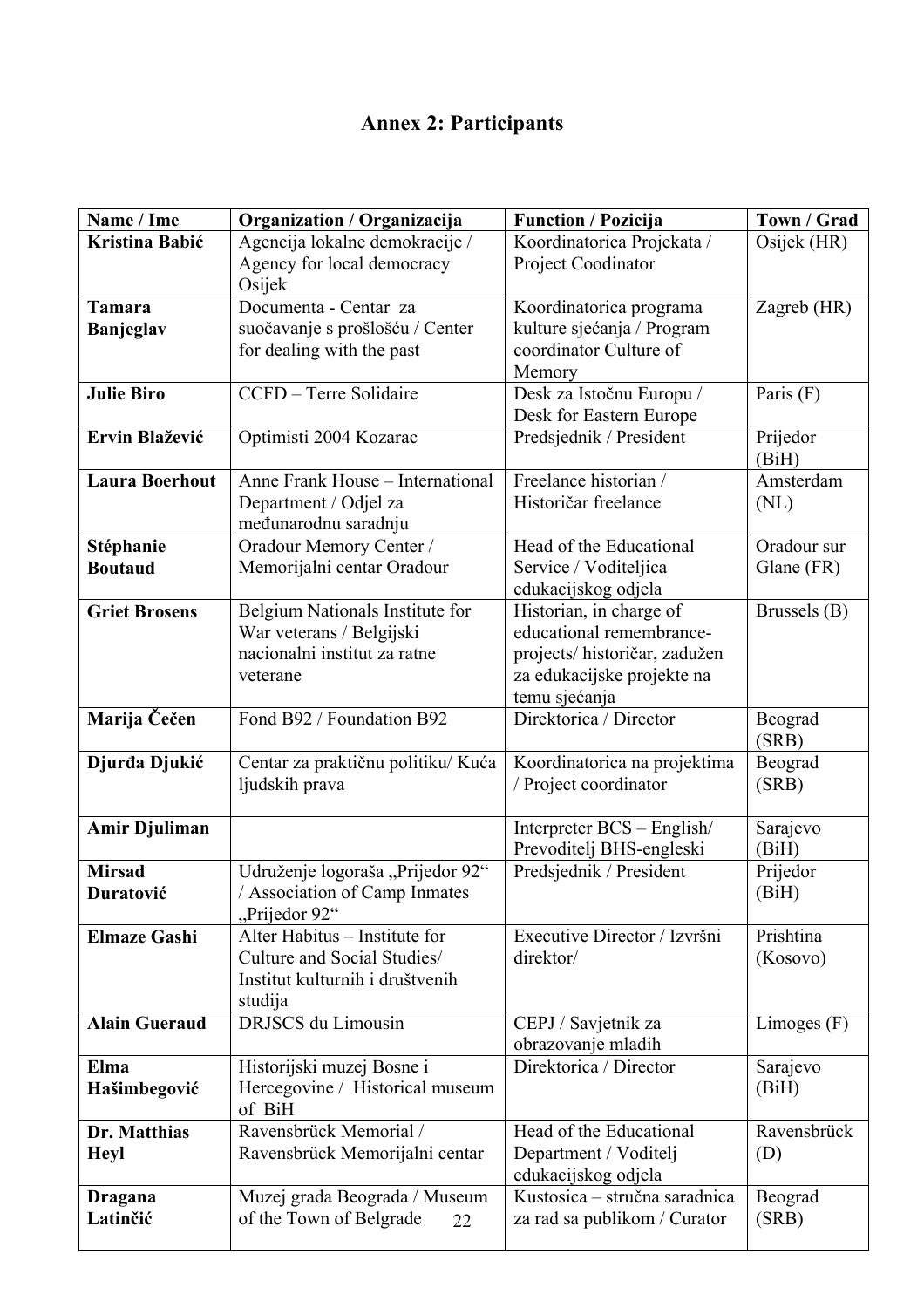| Ana Kršinić -                 | Hrvatski muzej arhitekture /                      | Znanstvena novakinja /                               | Zagreb (HR)       |
|-------------------------------|---------------------------------------------------|------------------------------------------------------|-------------------|
| Lozica                        | Croatian Museum of Architecture                   | Research assistant                                   |                   |
| <b>Joachim König</b>          | Memorial of Buchenwald /                          | Pedagogical department /                             | Weimar-           |
|                               | Buchenwald Memorijalni centar                     | Odjel za obrazovanje                                 | Buchenwald        |
|                               |                                                   |                                                      | (D)               |
| <b>Carine Leveque</b>         | ONAC National office for war                      | Coordinator Memory and                               | Montpellier       |
|                               | veterans and war victims/                         | communication /                                      | (F)               |
|                               | Francuski nacionalni ured za ratne                | Koordinatorica sjećanje i                            |                   |
|                               | veterane i žrtve rata                             | komunikacija                                         |                   |
| <b>Birgit Manz</b>            | Ravensbrück Memorial /                            | Intern / Praktikant                                  | Ravenbrück        |
|                               | Ravensbrück Memorijalni centar                    |                                                      | (D)               |
| <b>Ružica</b>                 | Festival "Na pola puta" / Festival                | Programska urednica i                                | Užice (SRB)       |
| Marjanović                    | "Half way"                                        | osnivačica Festivala/                                |                   |
|                               |                                                   | Programme editor and the                             |                   |
|                               |                                                   | Festival founder                                     |                   |
| Alma Mašić                    | Youth Initiative for Human Rights                 | Director / Direktorica                               | Sarajevo          |
|                               | BiH / Iniciativa mladih za ljudska                |                                                      | (BiH)             |
|                               | prava BiH                                         | Viši kustos / Senior curator                         |                   |
| <b>Djordje</b><br>Mihovilović | J.U. Spomen područje / Memorial<br>Site Jasenovac |                                                      | Jasenovac<br>(HR) |
| <b>Sven Milekić</b>           | Inicijativa mladih za ljudska prava               | Koordinator programa                                 | Zagreb (HR)       |
|                               | Hrvatska / YIHR Croatia                           | tranzicijske pravde /                                |                   |
|                               |                                                   | Coordinator program                                  |                   |
|                               |                                                   | <b>Transitional Justice</b>                          |                   |
| Dragana                       | <b>United Nations Kosovo</b>                      | Peace and Development                                | Pristina          |
| Milutinović                   | Team/Tim UN-a za Kosovo                           | Officer/ Službenica Odjela za                        | (KOS)             |
|                               |                                                   | mir i razvoj                                         |                   |
| Dr. Nicolas Moll              | Centar André Malraux                              | Historian and Consultant /                           | Sarajevo          |
|                               |                                                   | Historičar i konsultant                              | (BiH)/Paris       |
|                               |                                                   |                                                      | (F)               |
| Frank                         | French-German Youth Office /                      | Special coordinator for the                          | Berlin (D)        |
| Morawietz                     | Francusko-njemački ured za                        | activities of OFAJ in SEE /                          |                   |
|                               | mlade (OFAJ)                                      | Specijalni koordinator za                            |                   |
|                               |                                                   | aktivnosti OFAJa u                                   |                   |
| Dejan Motl                    | JU Spomen-područje / Memorial                     | Jugoistočnoj Evropi<br>Curator - historian / Kustos- | Demirovac         |
|                               | Site Donja Gradina                                | historičar                                           | (BiH)             |
| <b>Sudbin Musić</b>           | Prijedor 92                                       | Sekretar / Secretary                                 | Prijedor          |
|                               |                                                   |                                                      | (BiH)             |
| <b>Zlatan Musić</b>           | <b>Balkan Investigative Reporting</b>             | Programme Development                                | Sarajevo          |
|                               | Network / Balkanske istraživačke                  | Officer                                              | (BiH)             |
|                               | mreže BIRN BiH                                    |                                                      |                   |
| <b>Nevena</b>                 | Forum za primenjenu istoriju /                    | Finansijski menadžer i                               | Beograd           |
| Negojević                     | Forum for applied history                         | organizator programa                                 | (SRB)             |
|                               |                                                   | /Financial manager and                               |                   |
|                               |                                                   | programme organiser                                  |                   |
| Jacqueline                    | Institute for applied history /                   | Project manager + PhD                                | Berlin (D)        |
| <b>Nießer</b>                 | Institut za primijenjenu istoriju                 | Student / Projektna                                  |                   |
|                               |                                                   | menadžerica i doktorska                              |                   |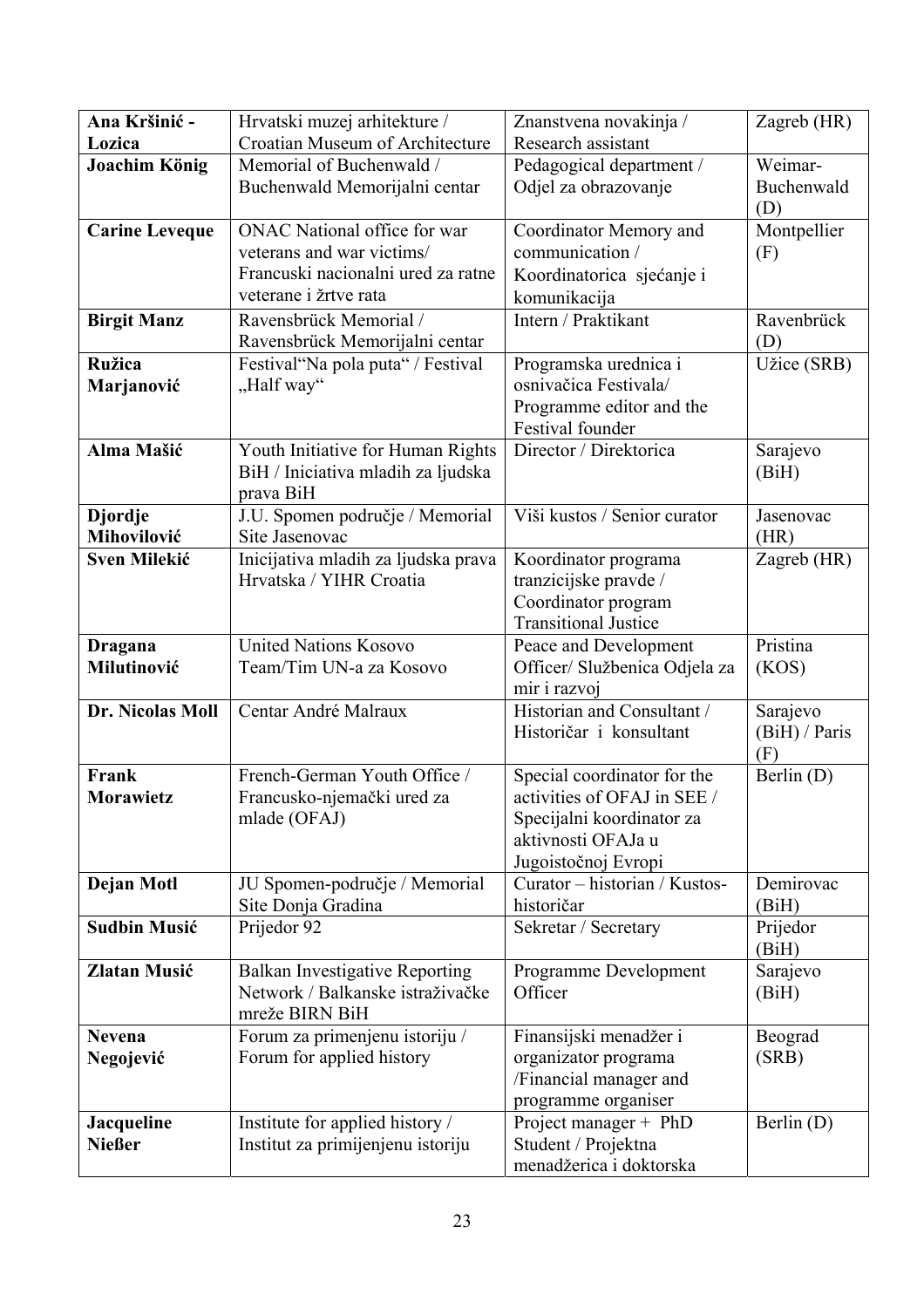|                       |                                     | kandidatkinja                 |            |
|-----------------------|-------------------------------------|-------------------------------|------------|
| <b>Mirosław</b>       | State Museum / Državni muzej        | Curator of the Exhibition     | Oswiecim   |
| Obstarczyk            | Auschwitz-Birkenau                  | Department / Kustos           | (PL)       |
|                       |                                     | izložbenog odjela             |            |
| <b>Timon Perabo</b>   | Anne Frank Zentrum / Centar         | Project director "War         | Berlin (D) |
|                       | Anne Frank                          | children - life paths until   |            |
|                       |                                     | today" / Direktor projekta    |            |
|                       |                                     | "Djeca rata"                  |            |
| Dr. Ljubinka          | Forum Civil Peace Service BiH/      | Programska direktorica /      | Sarajevo   |
| Petrović-Ziemer       | Forum – Civilna Mirovna Služba      | Program director              | (BiH)      |
|                       | - forumZFD BiH                      |                               |            |
| <b>Nina Rabuza</b>    | Max-Mannheimer-                     | Education worker/ Obrazovna   | Dachau (D) |
|                       | Studienzentrum                      | radnica                       |            |
| <b>Edin Ramulić</b>   | Udruženje Prijedorčanki "Izvor" /   | Potpredsjednik / Vice         | Prijedor   |
|                       | Association of citzens of Prijedor  | president                     | (BiH)      |
|                       | «Izvor»                             |                               |            |
| Dr. Günter            | <b>Berlin Wall Foundation /</b>     | Architect / Planner           | Berlin (D) |
| <b>Schlusche</b>      | Fondacija Berlinski zid             |                               |            |
| <b>Tamara</b>         | Fondacija Mirovna Akademija /       | Programska koordinatorica /   | Sarajevo   |
| <b>Smidling</b>       | Peace Academy Foundation            | Program coordinator           | (BiH)      |
| <b>Aleksandra</b>     | C31-Centar za razvoj kulture        | Zamenik predsednika /         | Beograd    |
| <b>Stamenković</b>    | dečjih prava /Center for            | <b>Deputy President</b>       | (SRB)      |
|                       | development of culture of           |                               |            |
|                       | children's rights                   |                               |            |
| <b>Amela Suljić</b>   | <b>International Commission for</b> | Balkan<br>Regional<br>Western | Sarajevo   |
|                       | missing persons/ Međunarodni        | Program Officer/ Programski   | (BiH)      |
|                       | komitet za nestale osobe (ICMP)     | službenik za region Zapadnog  |            |
|                       |                                     | Balkana                       |            |
| <b>Juliane Tomann</b> | Institute for applied history /     | Project manager + PhD         | Frankfurt  |
|                       | Institut za primijenjenu istoriju   | Student / Projektna           | Oder $(D)$ |
|                       |                                     | menadžerica i doktorska       |            |
|                       |                                     | kandidatkinja                 |            |